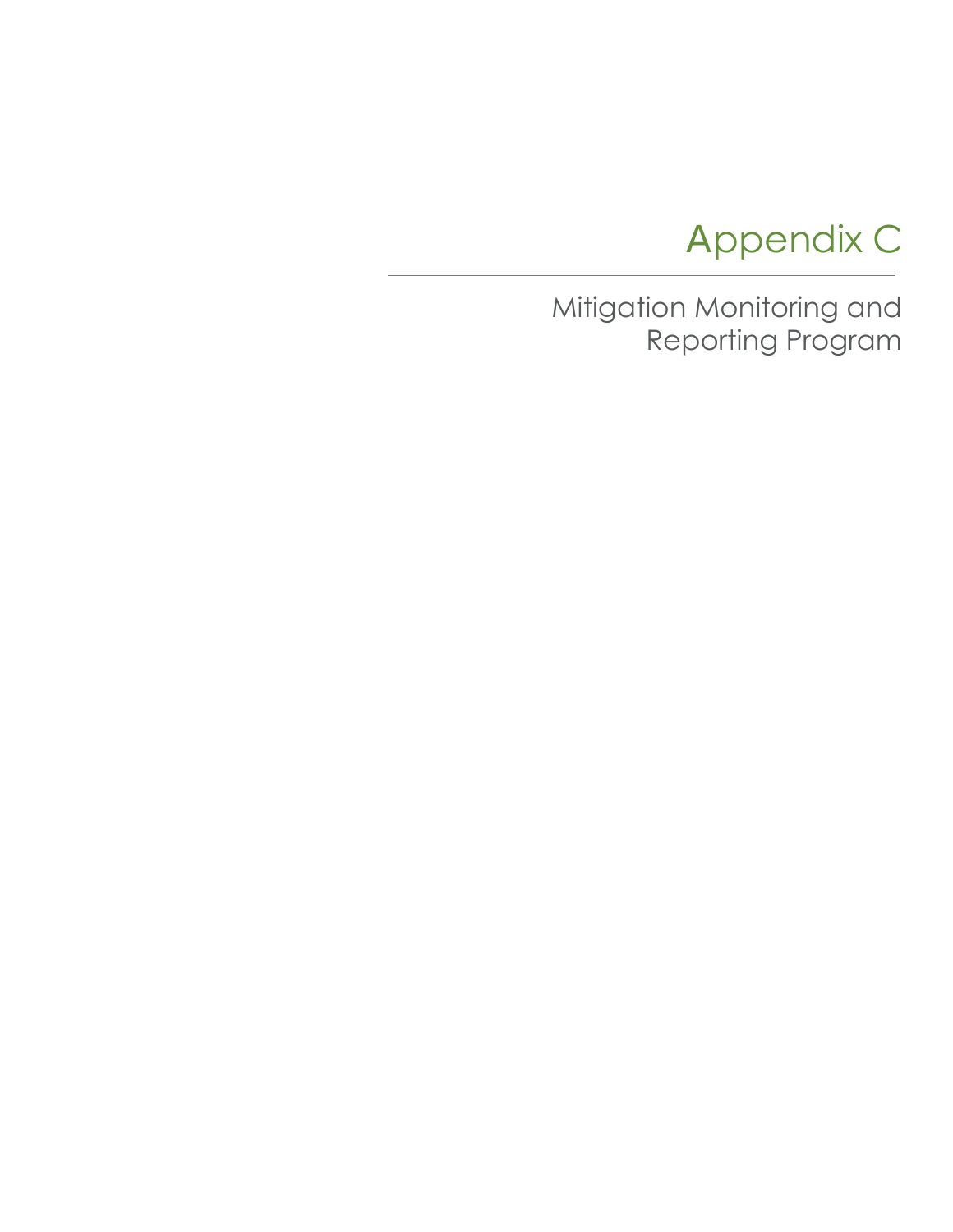## **MITIGATION MONITORING AND REPORTING PROGRAM**

## **INTRODUCTION**

Mitigation Monitoring and Reporting Programs (MMRPs) are required by the California Environmental Quality Act (CEQA) Section 21081.6 to be adopted by CEQA Lead Agencies for projects having the potential to cause significant environmental impacts. The MMRP describes changes to the project or conditions of project approval that mitigate or avoid the project's potential significant effects on the environment. This MMRP addresses the Downtown Bishop Specific Plan and Mixed-Use Overlay. A brief description of the proposed project is provided below. The proposed project is located within the City of Bishop (City); the City is the Lead Agency under CEQA and has discretionary authority over the proposed project.

## **MMRP FORMAT AND IMPLEMENTATION**

Mitigation measures that would reduce or eliminate potential environmental impacts of the proposed project are identified in the Downtown Bishop Specific Plan and Mixed-Use Overlay Project EIR. These mitigation measures will become conditions of project approval if the project is approved. The City is required to verify that all adopted mitigation measures are implemented properly and to ensure compliance, this MMRP (including the checklist) has been formulated. The MMRP shall be adopted, along with CEQA Findings, by the City (Lead Agency) and must be administered by City personnel from the Planning and Public Works departments. Specific responsibilities are delineated for each measure in the attached checklist table and these responsibilities may be delegated to qualified City staff or consultants.

The checklist, which follows as Table B-1, is intended to be used by the applicant, grading/construction contractors, and personnel from the above-listed City Departments, as the appointed mitigation implementation and monitoring entities. Information contained within the checklist clearly identifies each mitigation measure, defines the conditions required to verify compliance, and delineates the monitoring schedule. Following is an explanation of the three columns that constitute each MMRP checklist.

| Column 1             | Mitigation Measure: An inventory of each mitigation measure is provided.        |
|----------------------|---------------------------------------------------------------------------------|
| $C_{\Omega}$ umn $2$ | Monitoring Recognstibility: Identifies who are responsible for determining comp |

- Column 2 *Monitoring Responsibility*: Identifies who are responsible for determining compliance with each mitigation measure (e.g., City of Bishop Planning Department, construction contractor, project applicant, qualified biologist).
- Column 3 *Implementation Schedule*: As scheduling is dependent upon the progression of the overall project, specific dates are not used within the "Schedule" column. Instead, scheduling describes a logical succession of events (e.g., prior to ground-disturbing activities, etc.) and, if necessary, delineates a follow-up program.
- Column 4 *Monitoring Compliance Record Name/Date*: Column is left blank and is to be signed and dated when compliance with the mitigation measure has been met.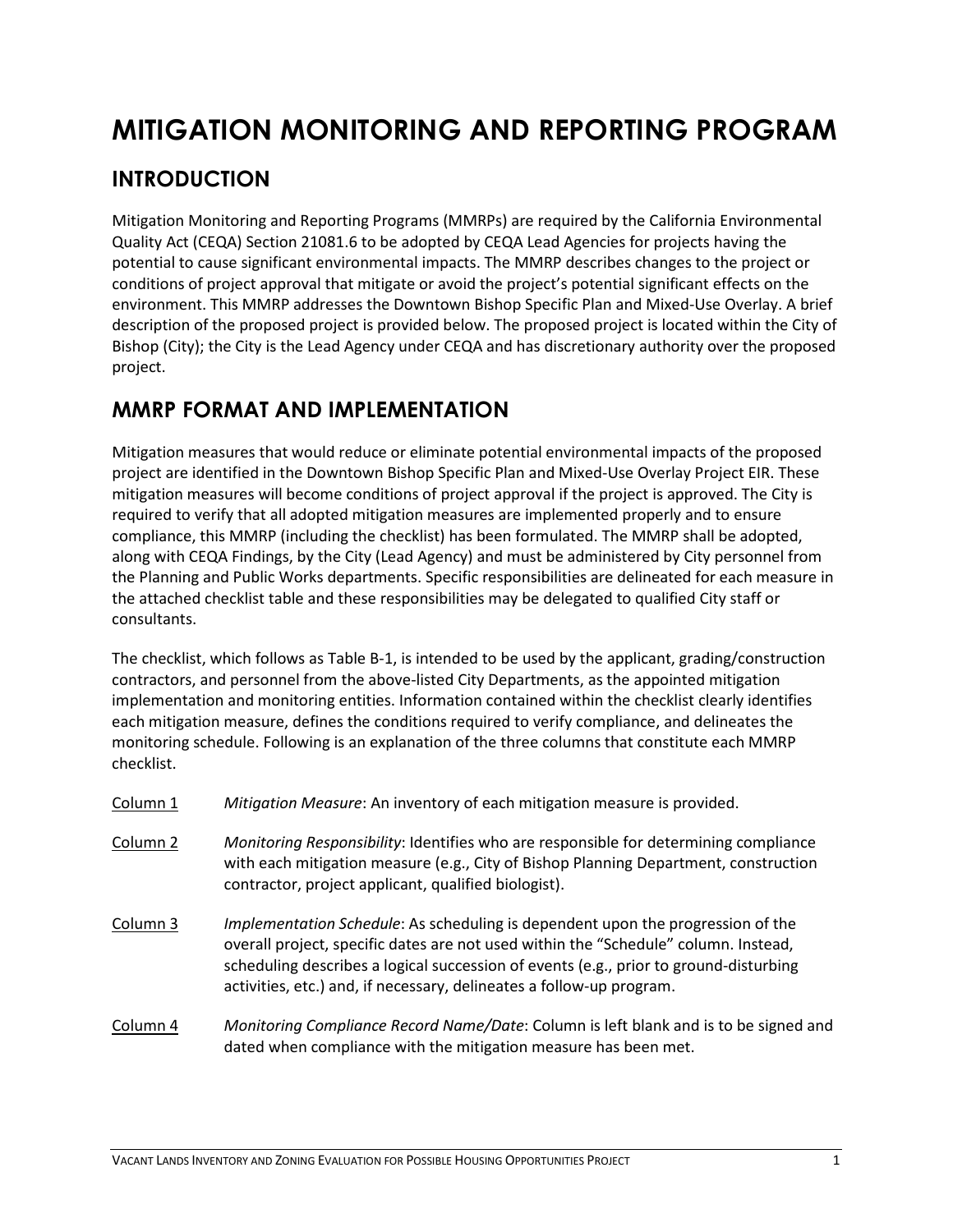| <b>Mitigation Measure</b>                                                                                                                                                                                                                                                                                                                                                                                                                                                                                                                                                                                                                                                                                                                                                                                                                                                                                                                                                                                                                                                                                                                                                                                                                                                                                                                                                                                                                                                                                                                                                    | <b>Monitoring</b><br><b>Responsibility</b>                              | Implementation<br><b>Schedule</b>                                                                                                                                               | <b>Monitoring</b><br>Compliance<br>Record<br>Name/Date |
|------------------------------------------------------------------------------------------------------------------------------------------------------------------------------------------------------------------------------------------------------------------------------------------------------------------------------------------------------------------------------------------------------------------------------------------------------------------------------------------------------------------------------------------------------------------------------------------------------------------------------------------------------------------------------------------------------------------------------------------------------------------------------------------------------------------------------------------------------------------------------------------------------------------------------------------------------------------------------------------------------------------------------------------------------------------------------------------------------------------------------------------------------------------------------------------------------------------------------------------------------------------------------------------------------------------------------------------------------------------------------------------------------------------------------------------------------------------------------------------------------------------------------------------------------------------------------|-------------------------------------------------------------------------|---------------------------------------------------------------------------------------------------------------------------------------------------------------------------------|--------------------------------------------------------|
| <b>Biological Resources</b>                                                                                                                                                                                                                                                                                                                                                                                                                                                                                                                                                                                                                                                                                                                                                                                                                                                                                                                                                                                                                                                                                                                                                                                                                                                                                                                                                                                                                                                                                                                                                  |                                                                         |                                                                                                                                                                                 |                                                        |
| BIO-1: Special-Status Plant Surveys. Floristically appropriate botanical<br>surveys shall be conducted to determine the presence or absence of<br>special-status plant species on any undeveloped parcel or parcel with<br>wetlands (especially alkali meadow), aquatic resources, or native or<br>naturalized vegetation within the project area prior to commencement<br>of construction. The surveys shall be floristic in nature and shall be<br>seasonally timed to coincide with the blooming period of regionally<br>occurring special-status plant species (generally March through August,<br>with a peak in April and May). Surveys shall be conducted to determine<br>the status of these species in the project parcels. For the undeveloped<br>parcels in the northeast corner of the project area where Owens Valley<br>checkerbloom was previously identified and the parcel(s) in the<br>southwest corner of the project area adjacent to reported occurrences<br>of Owens Valley checkerbloom, focused botanical surveys shall be<br>conducted at least two times between May and July spaced at least 4<br>weeks apart. If special-status plants are not found during the focused<br>surveys, then no further action is required.<br>If special-status plants are documented on the parcel, a report<br>shall be submitted to CNDDB to document the status of the<br>species on the parcel. If the project is designed to avoid impacts<br>to special-status plant individuals and habitat, no further<br>mitigation for these species would be necessary. | City of Bishop<br>Planning<br>Department;<br><b>Qualified Biologist</b> | Prior to<br>construction on all<br>Bishop parcels;<br>seasonally timed to<br>coincide with the<br>blooming period of<br>regionally occurring<br>special-status plant<br>species |                                                        |
| If special-status plants are documented on the parcel and<br>project impacts to these species are anticipated, consultation<br>with CDFW shall be conducted to develop a mitigation strategy.<br>The proponent shall notify CDFW, providing a complete<br>description of the location, size, and condition of the                                                                                                                                                                                                                                                                                                                                                                                                                                                                                                                                                                                                                                                                                                                                                                                                                                                                                                                                                                                                                                                                                                                                                                                                                                                            |                                                                         |                                                                                                                                                                                 |                                                        |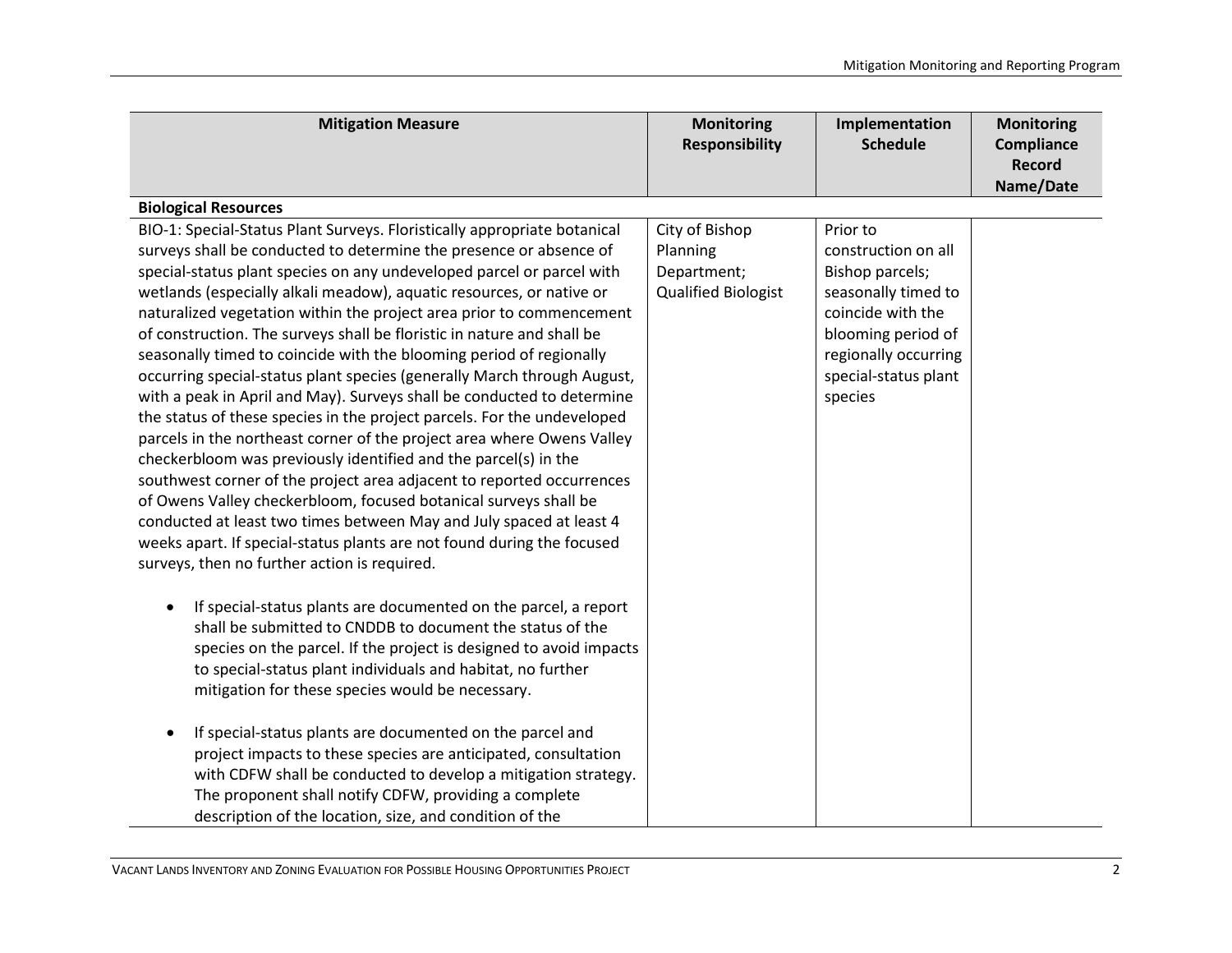| <b>Mitigation Measure</b>                                                                                             | <b>Monitoring</b><br><b>Responsibility</b> | Implementation<br><b>Schedule</b> | <b>Monitoring</b><br><b>Compliance</b><br><b>Record</b><br>Name/Date |
|-----------------------------------------------------------------------------------------------------------------------|--------------------------------------------|-----------------------------------|----------------------------------------------------------------------|
| occurrence, and the extent of proposed direct and indirect                                                            |                                            |                                   |                                                                      |
| impacts to it. The project proponent shall comply with any                                                            |                                            |                                   |                                                                      |
| mitigation requirements imposed by CDFW. Mitigation<br>requirements could include but are not limited to, development |                                            |                                   |                                                                      |
| of a plan to relocate the special-status plants (seed) to a                                                           |                                            |                                   |                                                                      |
| suitable location outside of the impact area and monitoring the                                                       |                                            |                                   |                                                                      |
| relocated population to demonstrate transplant success or                                                             |                                            |                                   |                                                                      |
| preservation of this species or its habitat at an on or offsite                                                       |                                            |                                   |                                                                      |
| location.                                                                                                             |                                            |                                   |                                                                      |
| BIO-2: The proposed project could potentially result in adverse impacts                                               | City of Bishop                             | Prior to                          |                                                                      |
| to Owens sucker and/or Owens speckled dace. The following mitigation                                                  | Planning                                   | construction on all               |                                                                      |
| shall be implemented for these special-status fish species:                                                           | Department;                                | <b>Bishop parcels</b>             |                                                                      |
| Measures to Reduce Impacts to Water Quality                                                                           | <b>Qualified Biologist</b>                 | and/or immediately                |                                                                      |
|                                                                                                                       |                                            | after construction                |                                                                      |
| Activities conducted in or immediately adjacent<br>$\circ$                                                            |                                            | is terminated.                    |                                                                      |
| to drainage ditches and creeks shall be limited                                                                       |                                            |                                   |                                                                      |
| to the winter months (generally November-                                                                             |                                            |                                   |                                                                      |
| March) when flows are lowest.                                                                                         |                                            |                                   |                                                                      |
|                                                                                                                       |                                            |                                   |                                                                      |
| All disturbed soils shall undergo erosion control<br>$\circ$                                                          |                                            |                                   |                                                                      |
| treatment prior to October 15 and/ or                                                                                 |                                            |                                   |                                                                      |
| immediately after construction is terminated.                                                                         |                                            |                                   |                                                                      |
| Erosion control blankets shall be installed on                                                                        |                                            |                                   |                                                                      |
| any disturbed soils on a 2:1 slope or steeper.                                                                        |                                            |                                   |                                                                      |
| Standard construction BMPs shall be<br>$\circ$                                                                        |                                            |                                   |                                                                      |
| implemented throughout construction to avoid                                                                          |                                            |                                   |                                                                      |
| and minimize adverse effects to water quality                                                                         |                                            |                                   |                                                                      |
| within South Fork Bishop Creek, China Slough,                                                                         |                                            |                                   |                                                                      |
| and ditches in and adjacent to the project area.                                                                      |                                            |                                   |                                                                      |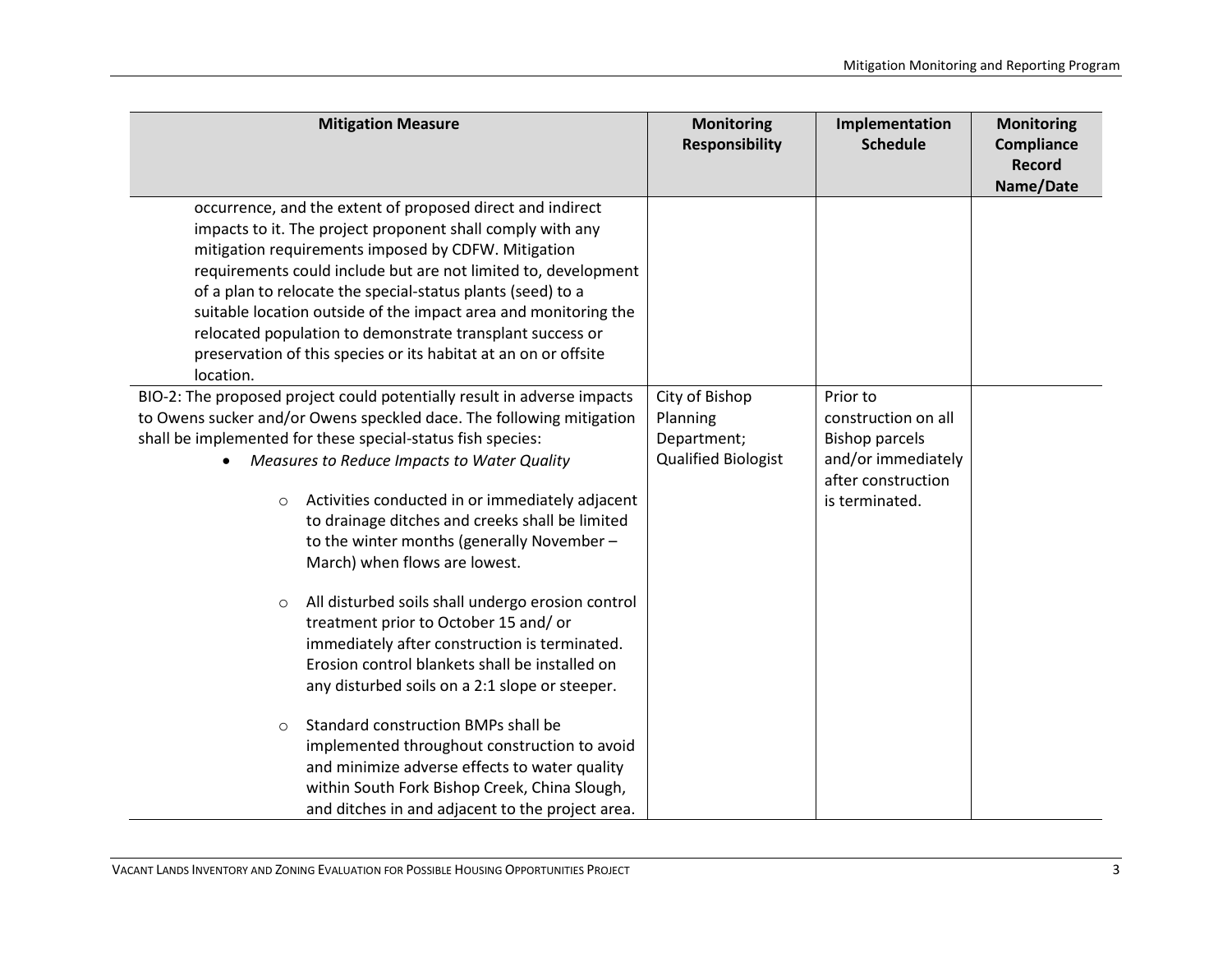| No construction shall occur within the wetted<br>portion of waterways, including access by<br>construction equipment or personnel. If work<br>in the wetted portion of waterways is<br>unavoidable, the work area shall be dewatered<br>and the flow diverted around the work area.<br>The flow shall be diverted only once the<br>construction of the diversion is completed.<br>Construction activities and ground disturbance<br>within the waterways in the project area shall<br>be confined to the minimal area necessary to<br>facilitate construction activities. To ensure that<br>construction equipment and personnel do not<br>affect sensitive aquatic habitat in South Fork<br>Bishop Creek, China Slough, and ditches up and<br>downstream of the project area, orange barrier<br>fencing shall be erected to clearly define the<br>habitat to be avoided. This shall delineate the<br>Environmentally Sensitive Area (ESA) on the<br>project. The integrity and effectiveness of ESA<br>fencing shall be inspected daily. Corrective<br>actions and repairs shall be carried out<br>immediately for fence breaches. |         | Appropriate erosion control measures shall be<br>used (e.g., hay bales, filter fences, vegetative<br>buffer strips or other accepted equivalents) to<br>reduce siltation and contaminated runoff from<br>the project area. The integrity and<br>effectiveness of the BMPs shall be inspected<br>daily. Corrective actions and repairs shall be<br>carried out immediately. |
|-------------------------------------------------------------------------------------------------------------------------------------------------------------------------------------------------------------------------------------------------------------------------------------------------------------------------------------------------------------------------------------------------------------------------------------------------------------------------------------------------------------------------------------------------------------------------------------------------------------------------------------------------------------------------------------------------------------------------------------------------------------------------------------------------------------------------------------------------------------------------------------------------------------------------------------------------------------------------------------------------------------------------------------------------------------------------------------------------------------------------------------|---------|----------------------------------------------------------------------------------------------------------------------------------------------------------------------------------------------------------------------------------------------------------------------------------------------------------------------------------------------------------------------------|
|                                                                                                                                                                                                                                                                                                                                                                                                                                                                                                                                                                                                                                                                                                                                                                                                                                                                                                                                                                                                                                                                                                                                     | $\circ$ |                                                                                                                                                                                                                                                                                                                                                                            |
|                                                                                                                                                                                                                                                                                                                                                                                                                                                                                                                                                                                                                                                                                                                                                                                                                                                                                                                                                                                                                                                                                                                                     | O       |                                                                                                                                                                                                                                                                                                                                                                            |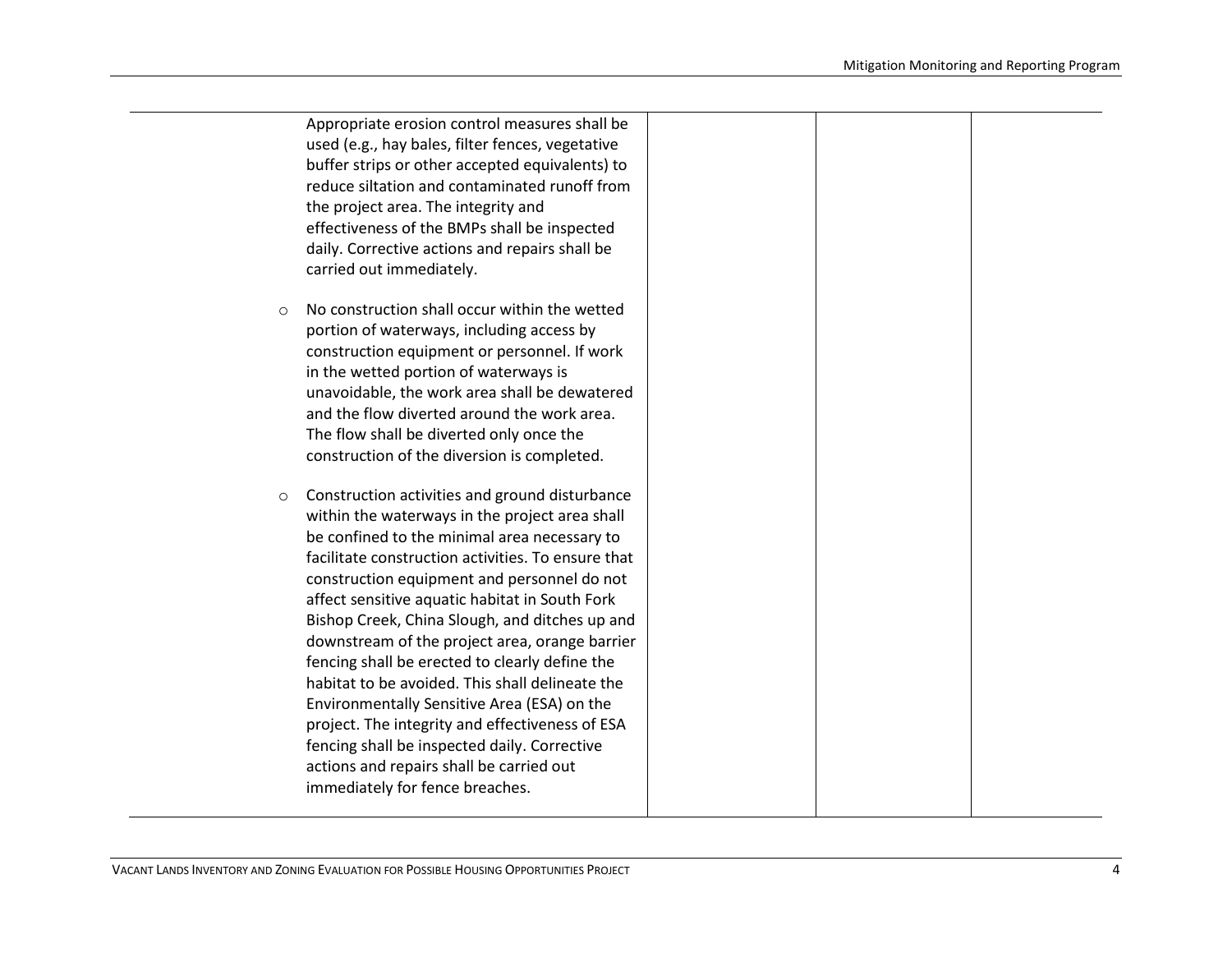| $\circ$ | Construction by-products and pollutants such<br>as petroleum products, chemicals, or other<br>deleterious materials shall not be allowed to<br>enter streams or other waters. A plan for the<br>emergency clean-up of any spills of fuel or<br>other materials shall be available when<br>construction equipment is in use.                                                                                                                                                                                                                                                                                                                                                                                     |
|---------|-----------------------------------------------------------------------------------------------------------------------------------------------------------------------------------------------------------------------------------------------------------------------------------------------------------------------------------------------------------------------------------------------------------------------------------------------------------------------------------------------------------------------------------------------------------------------------------------------------------------------------------------------------------------------------------------------------------------|
| $\circ$ | Construction vehicles and equipment shall be<br>maintained to prevent contamination of soil or<br>water from external grease and oil or from<br>leaking hydraulic fluid, fuel, oil, and grease.<br>Leaking vehicles and equipment shall be<br>removed from the area.                                                                                                                                                                                                                                                                                                                                                                                                                                            |
| $\circ$ | Equipment shall be re-fueled, washed, and<br>serviced at the designated construction staging<br>area or off-site. All construction and fill<br>materials shall be stored and contained in a<br>designated area that is located away from<br>South Fork Bishop Creek, China Slough, and<br>connected ditches to prevent transport of<br>materials into these waterways. Equipment<br>maintenance and storage, and materials<br>storage shall be 100 feet or more away from<br>waterways. In addition, a silt fence shall be<br>installed around the staging and materials<br>storage areas to collect any discharge, and<br>adequate materials should be available for spill<br>clean-up and during storm events |
| $\circ$ | No litter, debris, or sidecast shall be dumped or<br>permitted to enter South Fork Bishop Creek,<br>China Slough, and the active ditches. Trash and<br>debris shall be removed from the work site                                                                                                                                                                                                                                                                                                                                                                                                                                                                                                               |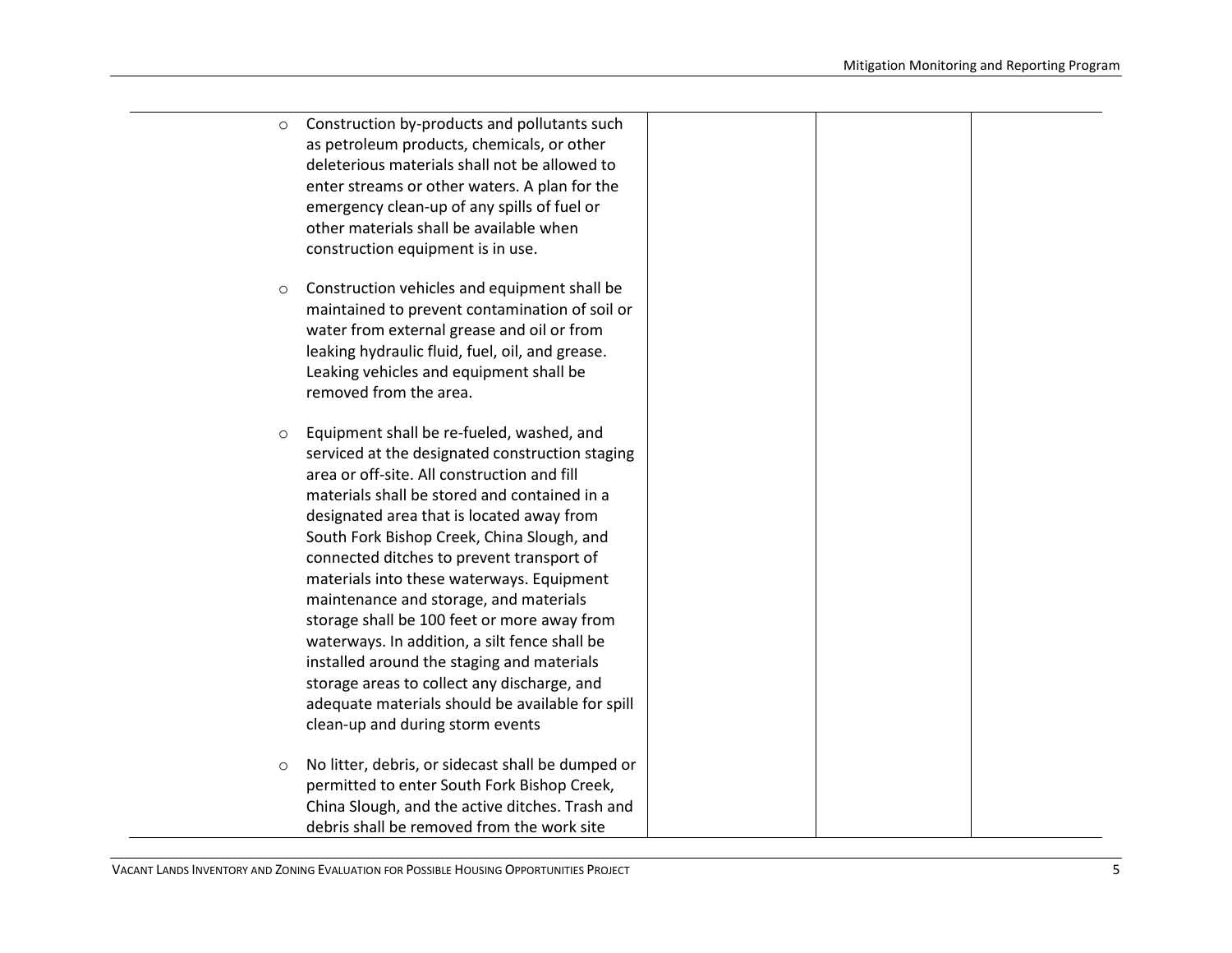regularly. Following construction, all trash and construction debris shall be removed from work areas. o Building materials storage areas containing hazardous or potentially toxic materials such as herbicides and petroleum products shall be located outside of the 100-year flood zone, have an impermeable membrane between the ground and the hazardous material, and shall be bermed to prevent the discharge of pollutants to ground water and runoff water. o Worker education and awareness training regarding sensitive habitats (e.g., aquatic and riparian habitats) and special-status species shall be conducted for all construction personnel. The contractor will ensure that all new personnel shall receive the mandatory training before starting work. • *Fish Salvage Measures*  $\circ$  If dewatering is required, the contractor shall prepare a dewatering plan that complies with all applicable permit conditions. Water diversion activities shall be conducted under the supervision of a qualified biologist. The biologist shall survey the area to be dewatered immediately after installation of the dewatering device and prior to the continuation of dewatering activities. The

trapped fish present in the area to be dewatered. Captured native organisms shall be

approved biologist shall use a net to capture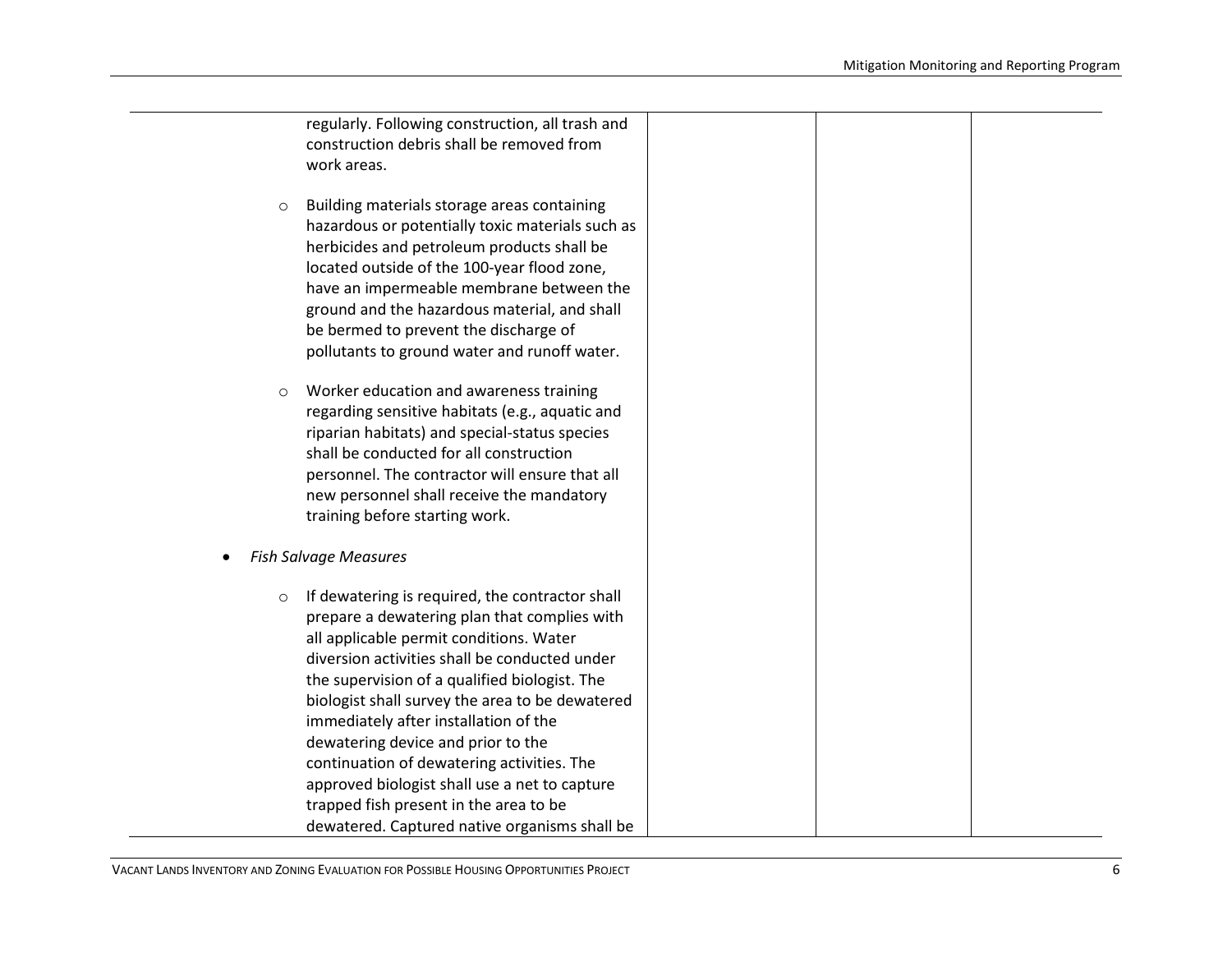| <b>Mitigation Measure</b>                                                                                                                                                                                                                                                                                                                                                                                                                                                                                                                                                                                                                                                                                                                                                                                                                                                                                               | <b>Monitoring</b><br><b>Responsibility</b>                       | Implementation<br><b>Schedule</b>                                                                                                                                                                                                                 | <b>Monitoring</b><br>Compliance<br>Record<br>Name/Date |
|-------------------------------------------------------------------------------------------------------------------------------------------------------------------------------------------------------------------------------------------------------------------------------------------------------------------------------------------------------------------------------------------------------------------------------------------------------------------------------------------------------------------------------------------------------------------------------------------------------------------------------------------------------------------------------------------------------------------------------------------------------------------------------------------------------------------------------------------------------------------------------------------------------------------------|------------------------------------------------------------------|---------------------------------------------------------------------------------------------------------------------------------------------------------------------------------------------------------------------------------------------------|--------------------------------------------------------|
| released into the creek/ditch up or<br>downstream of the construction zone.                                                                                                                                                                                                                                                                                                                                                                                                                                                                                                                                                                                                                                                                                                                                                                                                                                             |                                                                  |                                                                                                                                                                                                                                                   |                                                        |
| If dewatering the work area in the creek is<br>$\circ$<br>necessary, and it would be dewatered by<br>pumping, intakes shall be completely screened<br>with wire mesh not larger than five millimeters<br>to prevent fish from entering the pump system.<br>Water shall be released or pumped<br>downstream at an appropriate rate to maintain<br>downstream flows during construction. Upon<br>completion of construction activities, any<br>barriers to flow shall be removed in a manner<br>that would allow flow to resume with the least<br>disturbance to the soil substrate.                                                                                                                                                                                                                                                                                                                                      |                                                                  |                                                                                                                                                                                                                                                   |                                                        |
| BIO-3: Swainson's Hawk Surveys. The proposed project could<br>potentially result in adverse impacts to Swainson's hawk through nest<br>disturbance and loss of potential nesting and foraging habitat. If<br>Swainson's hawk were to nest or forage on the project area or vicinity,<br>physical disturbance of an active nest through tree removal, or indirect<br>disturbance within 0.25 mile of an active nest through noise, vibration,<br>lights, or human presence, could lead to accidental injury or mortality<br>of eggs or chicks. The following mitigation should be implemented for<br>the Swainson's hawk:<br>Pre-construction surveys shall be conducted to determine if there are<br>nesting Swainson's hawk in or within 0.5-mile of any undeveloped<br>parcel prior to construction. The purpose of the survey requirement is<br>to ensure that construction activities do not agitate nesting hawks, | City of Bishop<br>Planning<br>Department;<br>Qualified Biologist | Prior to initiation of<br>construction<br>activities during the<br>Swainson's hawk<br>breeding season<br>(March 1 through<br>September 15),<br>(i.e., three surveys<br>by a qualified<br>biologist in each of<br>the two periods<br>preceding the |                                                        |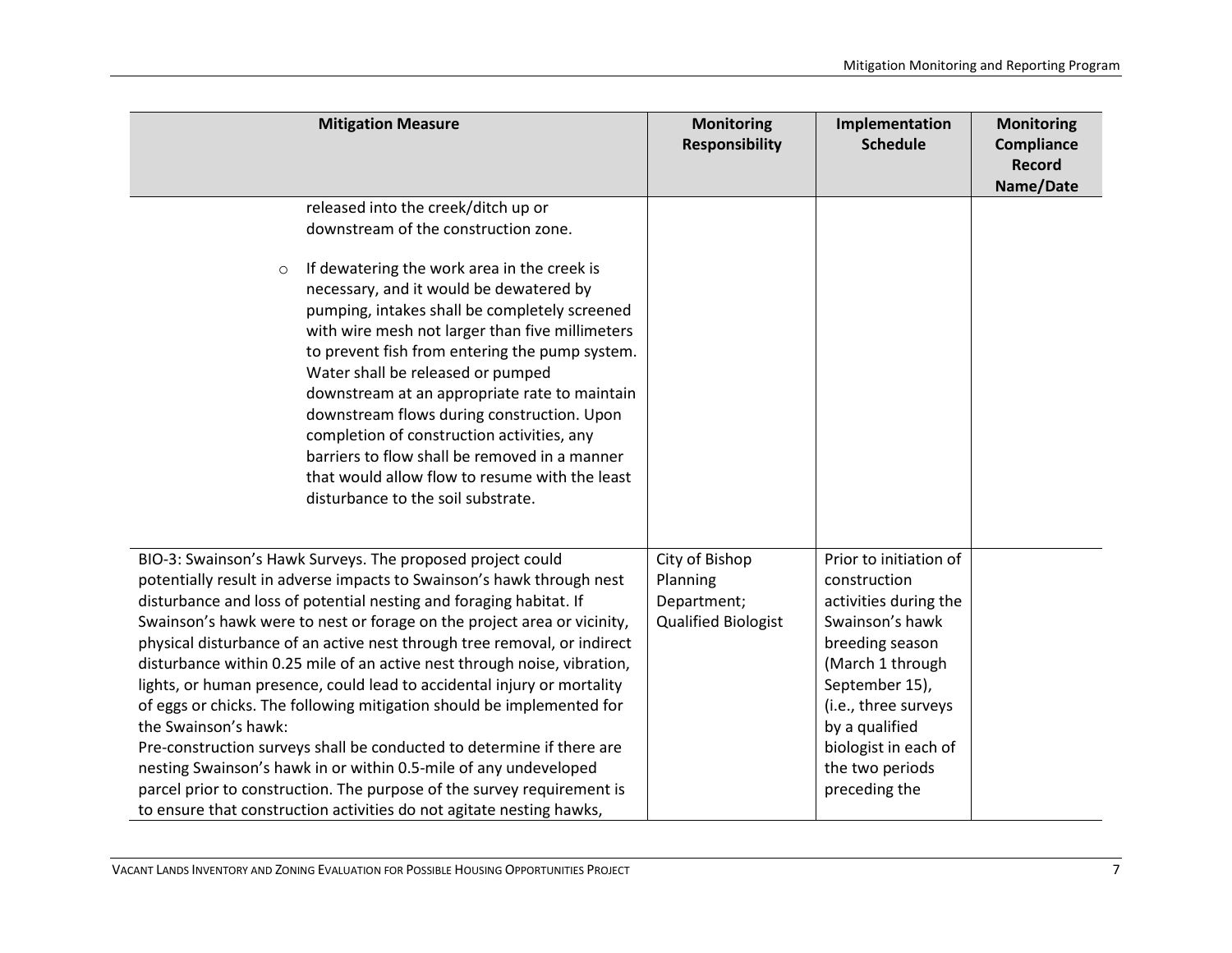| <b>Mitigation Measure</b>                                                                                                                                                                                                                                                                                                                                                                                                                                                                                                                                                                                                                                                                                                                                                                                                                                                                                                                                                                                                                                                         | <b>Monitoring</b><br><b>Responsibility</b>                              | Implementation<br><b>Schedule</b>                                                                                                                     | <b>Monitoring</b><br>Compliance<br><b>Record</b><br>Name/Date |
|-----------------------------------------------------------------------------------------------------------------------------------------------------------------------------------------------------------------------------------------------------------------------------------------------------------------------------------------------------------------------------------------------------------------------------------------------------------------------------------------------------------------------------------------------------------------------------------------------------------------------------------------------------------------------------------------------------------------------------------------------------------------------------------------------------------------------------------------------------------------------------------------------------------------------------------------------------------------------------------------------------------------------------------------------------------------------------------|-------------------------------------------------------------------------|-------------------------------------------------------------------------------------------------------------------------------------------------------|---------------------------------------------------------------|
| potentially resulting in nest abandonment or other harm to nesting<br>success. Prior to initiation of construction activities during the<br>Swainson's hawk breeding season (March 1 through September 15), the<br>applicant shall determine the presence of active Swainson's hawk nests<br>in and within 0.5 mile of any undeveloped parcels using the most recent<br>published survey protocols (i.e., three surveys by a qualified biologist in<br>each of the two periods preceding the construction start date; SHTAC<br>2000). If an active Swainson's hawk nest is discovered, the applicant<br>shall initiate consultation with CDFW to determine what measures need<br>to be implemented in order to ensure that nesting hawks remain<br>undisturbed. The measures selected would depend on many variables,<br>including the distance of activities from the nest, the types of activities,<br>and whether the landform between the nest and activities provides any<br>kind of natural screening. If no active nests are discovered, no further<br>action is required. |                                                                         | construction start<br>date; SHTAC 2000).                                                                                                              |                                                               |
| BIO-4: Special-Status Bat Surveys. Potential adverse effects of the<br>proposed project on special-status bats including pallid bat, Townsend's<br>big-eared bat, and spotted bat could include harm to individual bats<br>and roost disturbance/loss of active roosting sites. Harm of individuals<br>could occur as a result of contact with construction equipment or<br>personnel and roost disturbance/loss of active roost could result in<br>displacement of individuals subjecting them to increased chance of<br>predation or mortality. The following mitigation should be<br>implemented for special-status bat species:<br>If trees are to be removed on any undeveloped parcels within the<br>project area, or any vacant/abandoned buildings or structures suitable<br>for bats are to be removed, they should be removed during periods of<br>seasonal bat activity. Tree removal should occur during late fall, winter,<br>or early spring when maternal roost areas are generally naturally                                                                      | City of Bishop<br>Planning<br>Department;<br><b>Qualified Biologist</b> | Prior to tree<br>removal on<br>undeveloped<br>parcels or<br>demolition of any<br>vacant/abandoned<br>buildings or<br>structures suitable<br>for bats. |                                                               |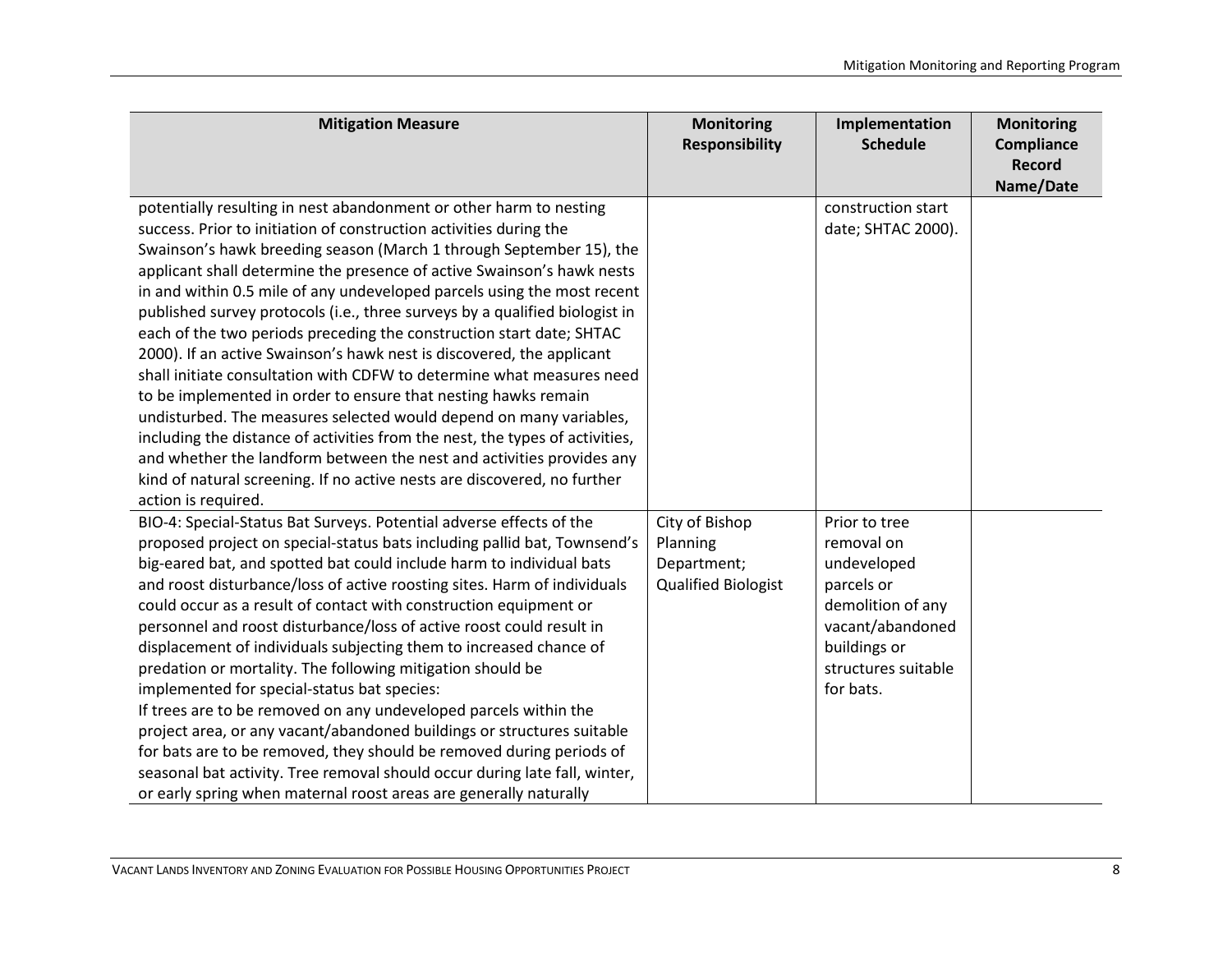| <b>Mitigation Measure</b>                                                                                                                                                                                                                                                                                                                                                                                                                                                                                                                                                                                                                                                                                                                                                                                                                                                     | <b>Monitoring</b><br><b>Responsibility</b>                       | Implementation<br><b>Schedule</b>                      | <b>Monitoring</b><br>Compliance<br><b>Record</b><br>Name/Date |
|-------------------------------------------------------------------------------------------------------------------------------------------------------------------------------------------------------------------------------------------------------------------------------------------------------------------------------------------------------------------------------------------------------------------------------------------------------------------------------------------------------------------------------------------------------------------------------------------------------------------------------------------------------------------------------------------------------------------------------------------------------------------------------------------------------------------------------------------------------------------------------|------------------------------------------------------------------|--------------------------------------------------------|---------------------------------------------------------------|
| empty. This approach avoids periods when young and newly born bats<br>are typically present.                                                                                                                                                                                                                                                                                                                                                                                                                                                                                                                                                                                                                                                                                                                                                                                  |                                                                  |                                                        |                                                               |
| Prior to tree removal on undeveloped parcels or demolition of any<br>vacant/abandoned buildings or structures suitable for bats, a qualified<br>biologist shall conduct a clearance survey for bat species within 14 days<br>prior. If no bats or sign of bats are observed, then a letter report shall<br>be prepared to document the survey and provided to the project<br>proponent and no additional measures are necessary. If removal does<br>not commence within 14 days of the clearance survey, or halts for more<br>than 14 days, an additional survey shall be conducted prior to resuming<br>or starting work. If roosting bats are found, CDFW shall be contacted,<br>and a bat avoidance and relocation plan shall be prepared by a qualified<br>biologist in coordination with CDFW.                                                                           |                                                                  |                                                        |                                                               |
| BIO-5: Owens Valley Vole Surveys. The proposed project could<br>potentially result in adverse impacts to Owens Valley vole through<br>disturbance of individual Owens Valley vole and burrow<br>disturbance/loss of active burrows. The following implementation<br>should be implemented for the Owens Valley Vole:<br>The following mitigation shall be implemented for Owens Valley vole:<br>Prior to construction at undeveloped parcels containing<br>$\bullet$<br>suitable habitat for Owens Valley vole, small mammal<br>trapping shall be conducted in order to assess the<br>presence/absence of Owens Valley vole. Traps are to be<br>opened only at night for 3 nights and set up along a<br>standard 100 X 100-m grid with traps at 10-m intervals.<br>Large (7.6 X 8.9 X 22.cm) Sherman live-traps shall be<br>used and baited with plain rolled oats and peanut | City of Bishop<br>Planning<br>Department;<br>Qualified Biologist | Prior to<br>construction at<br>undeveloped<br>parcels. |                                                               |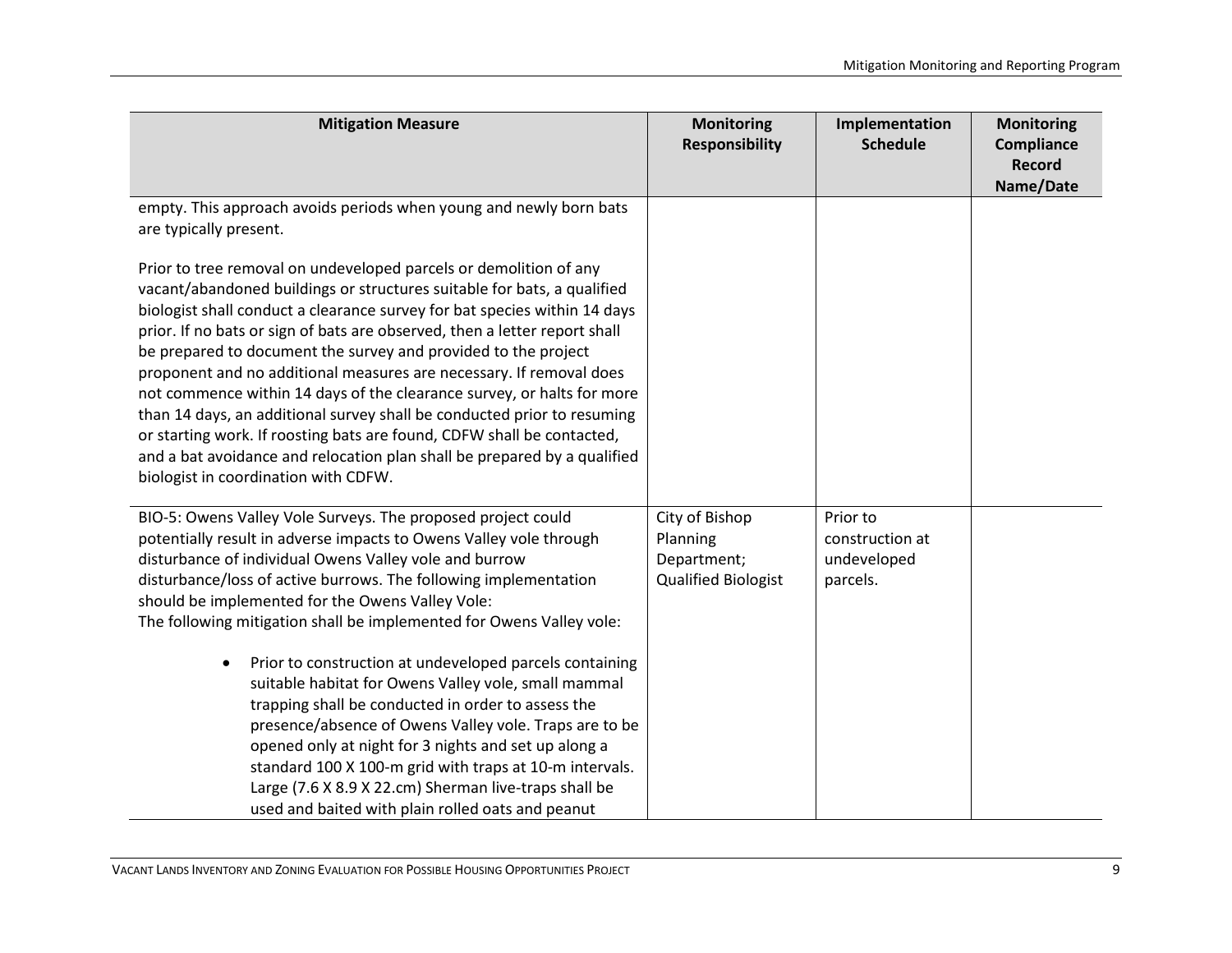| <b>Mitigation Measure</b>                                                                                                                                                                                                                                                                                                                                                                                                                                                                                                                                                                                                                                                                                                                                                                                                                                                                                                                                                                                                                                                                                                      | <b>Monitoring</b><br><b>Responsibility</b>                              | Implementation<br><b>Schedule</b>                                                                                                               | <b>Monitoring</b><br>Compliance<br>Record<br>Name/Date |
|--------------------------------------------------------------------------------------------------------------------------------------------------------------------------------------------------------------------------------------------------------------------------------------------------------------------------------------------------------------------------------------------------------------------------------------------------------------------------------------------------------------------------------------------------------------------------------------------------------------------------------------------------------------------------------------------------------------------------------------------------------------------------------------------------------------------------------------------------------------------------------------------------------------------------------------------------------------------------------------------------------------------------------------------------------------------------------------------------------------------------------|-------------------------------------------------------------------------|-------------------------------------------------------------------------------------------------------------------------------------------------|--------------------------------------------------------|
| butter. All captured animals are to be identified to<br>species, sexed, measured, marked, and released.<br>Surveys of Owens Valley vole sign (burrowing, feces,<br>grass clippings, grazing, and runways) shall also be used<br>to obtain additional information on Owens Valley vole<br>distribution. Sign that may have been attributable to<br>other small mammal species (i.e. burrows and grazing)<br>shall only be considered if associated with sign<br>distinctly characteristic of Owens Valley vole activity<br>(i.e. runways and feces). Owens Valley vole fecal pellets<br>are readily distinguishable from those of other small<br>mammal species by their large size, crescent shape, and<br>coarse texture. If Owens Valley vole are not found<br>during the focused surveys, then a letter report should<br>be prepared to document the survey, and no additional<br>measures are recommended.<br>If Owens Valley vole are present on or within 100 feet<br>of the proposed project footprint, then avoidance and<br>mitigation measures, such as relocation, shall be<br>developed in coordination with CDFW. |                                                                         |                                                                                                                                                 |                                                        |
| BIO-6: Nesting Bird Surveys. The proposed project may include removal<br>of vegetation that provides potential nesting habitat for nesting birds.<br>Project construction activities would potentially result in impacts to<br>nesting birds if construction of the proposed project commences during<br>the typical nesting period for passerines and other migratory birds.<br>Construction activities and construction-related disturbance (noise,<br>vibration and increased human activity) could adversely affect these<br>species if they were to nest in or adjacent to the project area. Potential                                                                                                                                                                                                                                                                                                                                                                                                                                                                                                                    | City of Bishop<br>Planning<br>Department;<br><b>Qualified Biologist</b> | Prior to<br>construction and<br>vegetation removal<br>activities<br>commencing during<br>the avian breeding<br>season on any<br>Bishop parcels. |                                                        |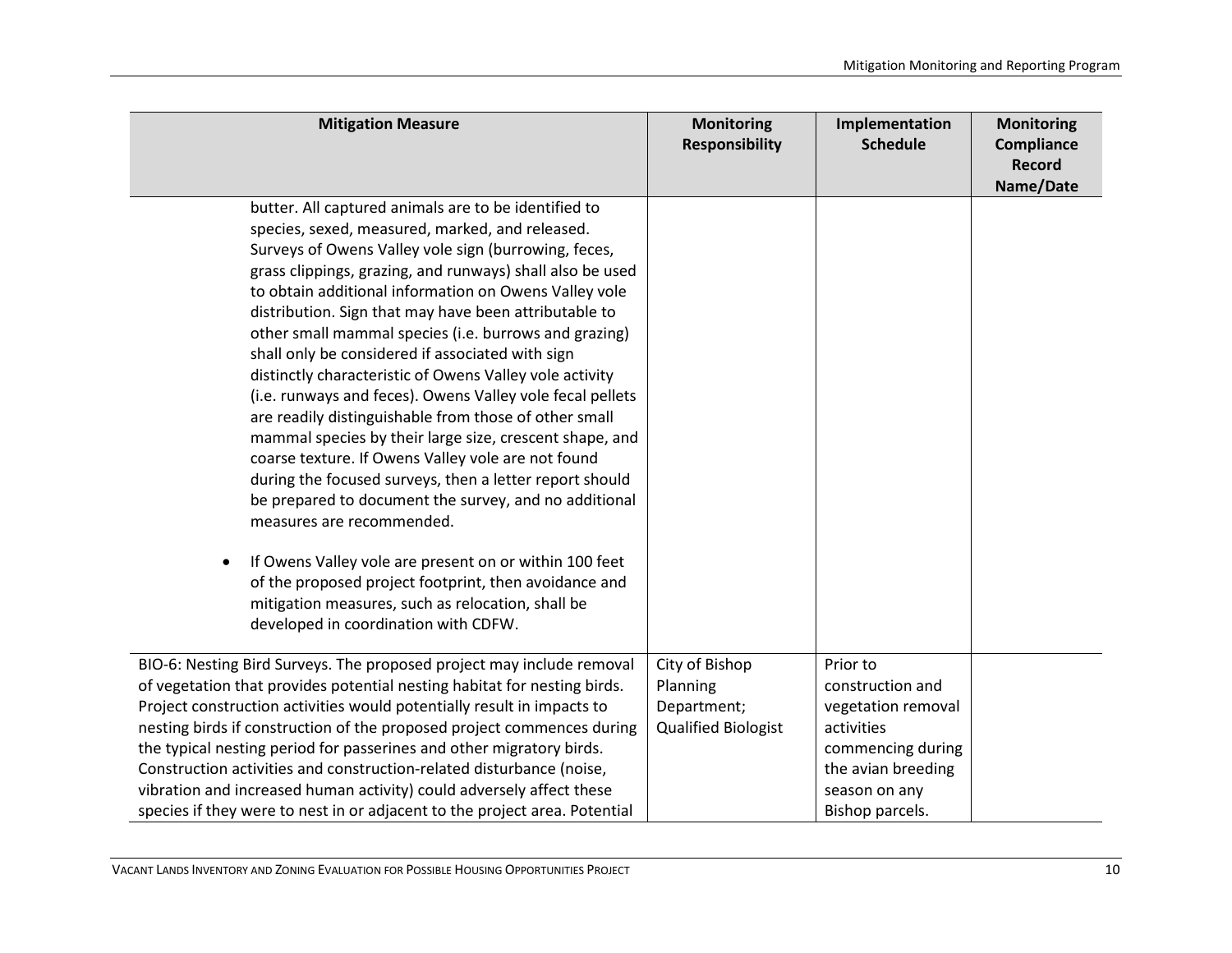| <b>Mitigation Measure</b>                                                                                                                             | <b>Monitoring</b><br><b>Responsibility</b> | Implementation<br><b>Schedule</b> | <b>Monitoring</b><br>Compliance<br><b>Record</b><br>Name/Date |
|-------------------------------------------------------------------------------------------------------------------------------------------------------|--------------------------------------------|-----------------------------------|---------------------------------------------------------------|
| effects include physical destruction of nests by construction equipment                                                                               |                                            |                                   |                                                               |
| and/or nest abandonment. The following mitigation should be                                                                                           |                                            |                                   |                                                               |
| implemented for the Cooper's Hawk and other nesting raptors and                                                                                       |                                            |                                   |                                                               |
| migratory birds:                                                                                                                                      |                                            |                                   |                                                               |
| If project activities such as vegetation removal activities commence                                                                                  |                                            |                                   |                                                               |
| during the avian breeding season (February 1 through August 31), a                                                                                    |                                            |                                   |                                                               |
| qualified biologist shall conduct a pre-construction nesting bird survey<br>no more than 7 days prior to initiation of project activities. The survey |                                            |                                   |                                                               |
| area shall include suitable raptor nesting habitat within 500 feet of the                                                                             |                                            |                                   |                                                               |
| boundary of the subject parcel(s) (inaccessible areas outside of the                                                                                  |                                            |                                   |                                                               |
| project parcels can be surveyed from the parcel or from public roads                                                                                  |                                            |                                   |                                                               |
| using binoculars or spotting scopes). Pre-construction surveys are not                                                                                |                                            |                                   |                                                               |
| required in areas where project activities have been continuous since                                                                                 |                                            |                                   |                                                               |
| prior to February 1, as determined by a qualified biologist. Areas that                                                                               |                                            |                                   |                                                               |
| have been inactive for more than 14 days during the avian breeding                                                                                    |                                            |                                   |                                                               |
| season must be re-surveyed prior to resumption of project activities. If                                                                              |                                            |                                   |                                                               |
| no active nests are identified, no further mitigation is required. If active                                                                          |                                            |                                   |                                                               |
| nests are identified, the following measure shall be implemented:                                                                                     |                                            |                                   |                                                               |
| A suitable buffer (e.g., 500 feet for Cooper's hawk and<br>$\bullet$                                                                                  |                                            |                                   |                                                               |
| white-tailed kite; 300 feet for common raptors; 100                                                                                                   |                                            |                                   |                                                               |
| feet for non-raptors) shall be established by a qualified                                                                                             |                                            |                                   |                                                               |
| biologist around active nests and no construction                                                                                                     |                                            |                                   |                                                               |
| activities within the buffer shall be allowed until a                                                                                                 |                                            |                                   |                                                               |
| qualified biologist has determined that the nest is no                                                                                                |                                            |                                   |                                                               |
| longer active (i.e., the nestlings have fledged and are no                                                                                            |                                            |                                   |                                                               |
| longer reliant on the nest, or the nest has failed).                                                                                                  |                                            |                                   |                                                               |
| Encroachment into the buffer may occur at the                                                                                                         |                                            |                                   |                                                               |
| discretion of a qualified biologist. Any encroachment                                                                                                 |                                            |                                   |                                                               |
| into the buffer shall be monitored by a qualified                                                                                                     |                                            |                                   |                                                               |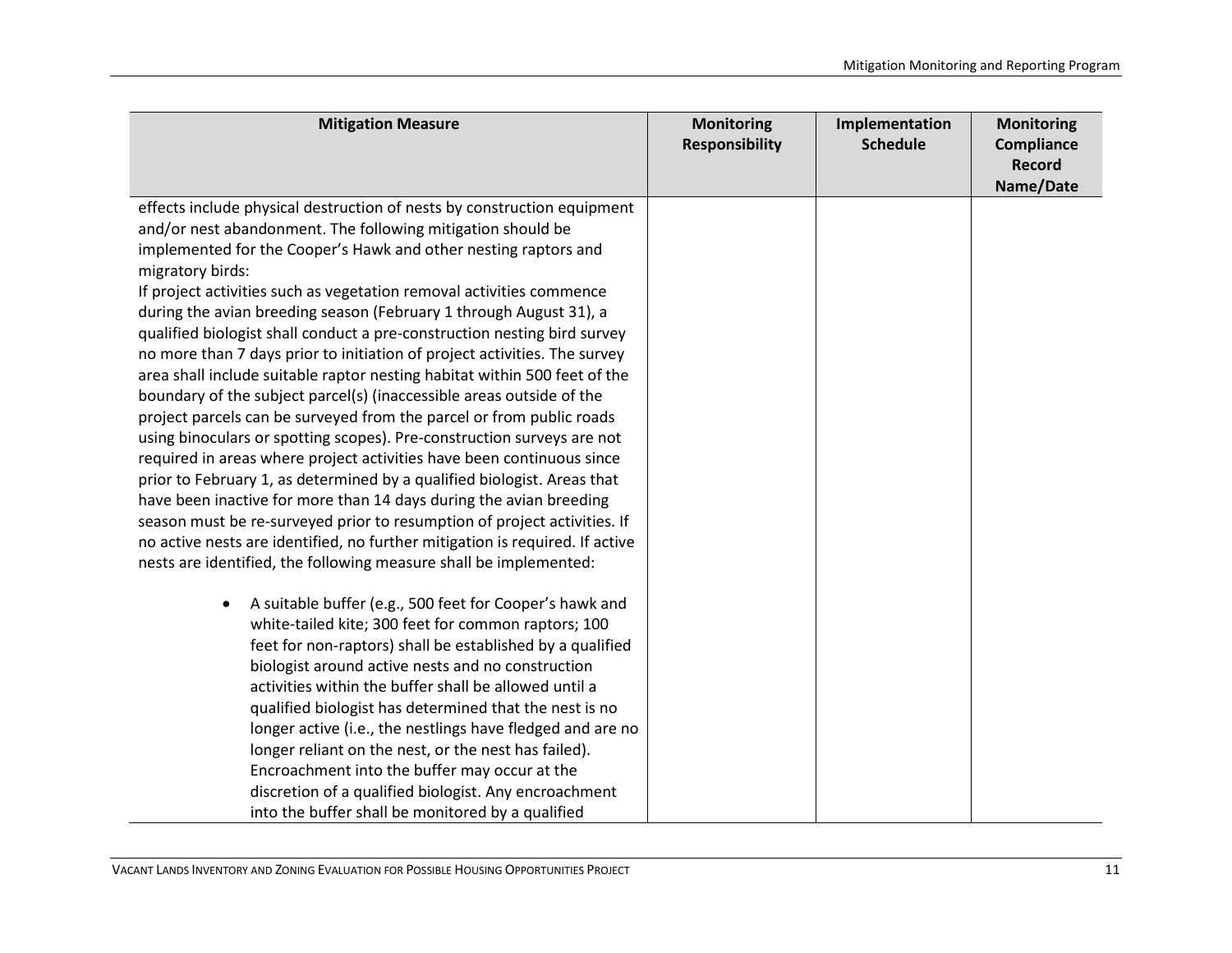| <b>Mitigation Measure</b>                                                                                                                                                                                                                                                                                                                                                                                                                                                                                                                                                                                                                                      | <b>Monitoring</b><br><b>Responsibility</b>                              | Implementation<br><b>Schedule</b>                    | <b>Monitoring</b><br>Compliance<br><b>Record</b><br>Name/Date |
|----------------------------------------------------------------------------------------------------------------------------------------------------------------------------------------------------------------------------------------------------------------------------------------------------------------------------------------------------------------------------------------------------------------------------------------------------------------------------------------------------------------------------------------------------------------------------------------------------------------------------------------------------------------|-------------------------------------------------------------------------|------------------------------------------------------|---------------------------------------------------------------|
| biologist to determine whether nesting birds are being<br>impacted.                                                                                                                                                                                                                                                                                                                                                                                                                                                                                                                                                                                            |                                                                         |                                                      |                                                               |
| <b>Cultural Resources</b>                                                                                                                                                                                                                                                                                                                                                                                                                                                                                                                                                                                                                                      |                                                                         |                                                      |                                                               |
| CUL-1: Inadvertent Discovery of Archaeological Resources. In the event<br>that cultural resources are exposed during ground-disturbing activities,<br>construction activities (e.g., grading, grubbing, or vegetation clearing)<br>shall be halted in the immediate vicinity of the discovery. An<br>archaeologist who meets the Secretary of the Interior's Professional<br>Qualifications Standards shall then be retained to evaluate the<br>resource's significance under CEQA. If the discovery proves to be<br>significant, additional work, such as data recovery excavation, may be<br>warranted and shall be discussed in consultation with the City. | City of Bishop<br>Planning<br>Department;<br>Qualified<br>Archaeologist | Immediately upon<br>discovery                        |                                                               |
| CUL-2: Cultural Resources Investigations. The City of Bishop shall ensure<br>that potentially impacted prehistoric and historic-era cultural resources,<br>whether they are archaeological resources or historic (built<br>environment) resources, be assessed to determine if they qualify as<br>historical resources as defined in CEQA Guidelines Section 15064.5(a).<br>Resources found to be not significant shall not require mitigation.<br><b>Archaeological Resources</b>                                                                                                                                                                             | City of Bishop<br>Planning<br>Department;<br>Qualified<br>Archaeologist | Prior to initiation of<br>construction<br>activities |                                                               |
| Per CEQA Guidelines Section 15064.5(c), archaeological sites that fail to<br>qualify as historical resources under CEQA must also be assessed to<br>determine if they qualify as unique archaeological resources as defined<br>in PRC Section 21083.2(g). Impacts to those sites found to be<br>significant, either as historical resources or as unique archaeological<br>resources, shall be mitigated to below the level of significance, most<br>often through a Phase III data recovery program.                                                                                                                                                          |                                                                         |                                                      |                                                               |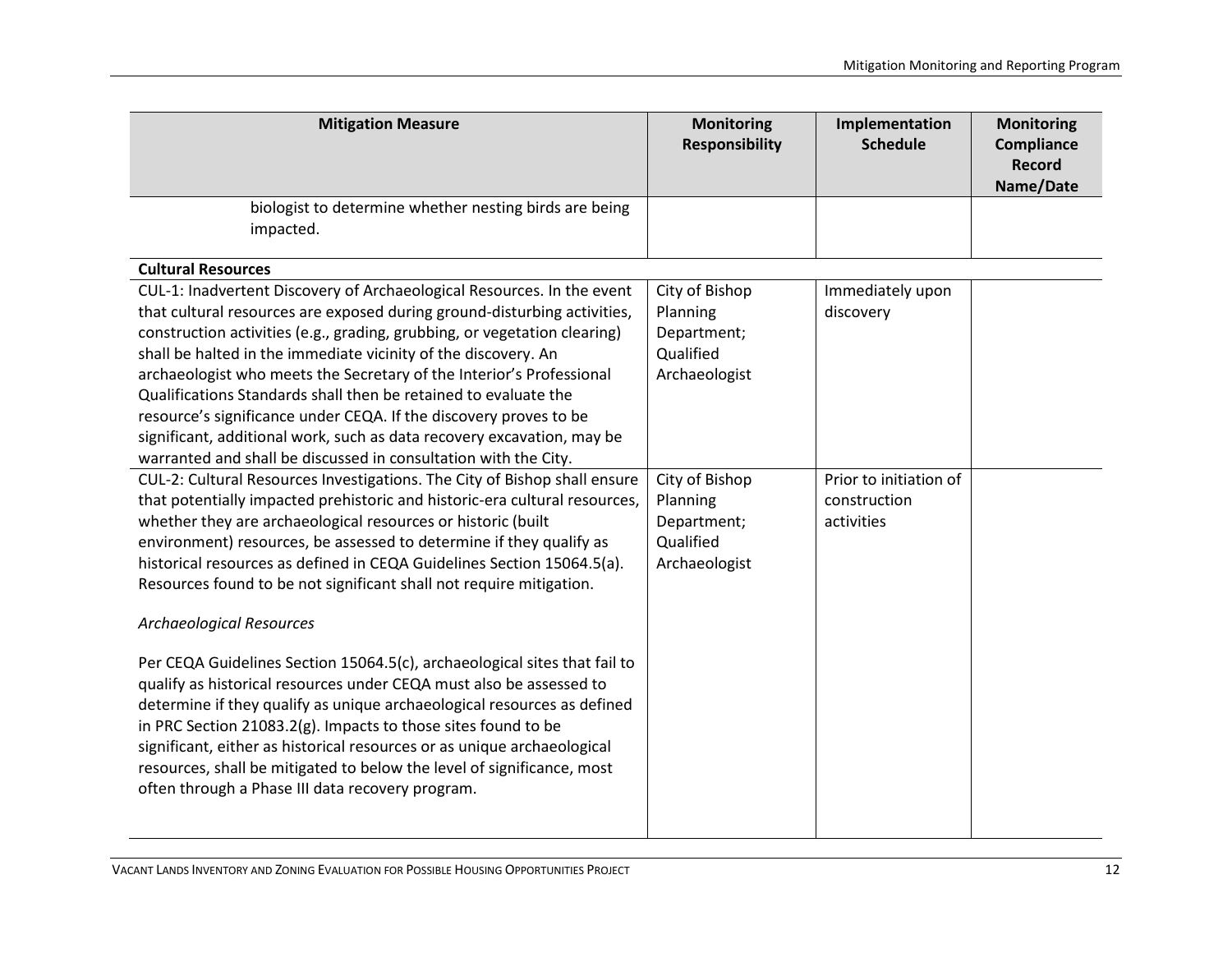| <b>Mitigation Measure</b>                                                                                                                                                                                                                                                | <b>Monitoring</b><br><b>Responsibility</b> | Implementation<br><b>Schedule</b> | <b>Monitoring</b><br>Compliance<br><b>Record</b><br>Name/Date |
|--------------------------------------------------------------------------------------------------------------------------------------------------------------------------------------------------------------------------------------------------------------------------|--------------------------------------------|-----------------------------------|---------------------------------------------------------------|
| <b>Phase II Evaluations</b>                                                                                                                                                                                                                                              |                                            |                                   |                                                               |
| Archaeological resources shall be assessed for significance through the<br>implementation of Phase II investigations prior to the initiation of<br>construction activities in those areas where the sites are located. This<br>may require some or all of the following: |                                            |                                   |                                                               |
| Development of a research design that guides assessments of<br>$\bullet$<br>site significance and scientific potential.                                                                                                                                                  |                                            |                                   |                                                               |
| Mapping and systematic collection of a representative sample<br>of surface artifacts                                                                                                                                                                                     |                                            |                                   |                                                               |
| Subsurface investigation through shovel test pits, surface<br>$\bullet$<br>scrapes, or 1 by 1 meter excavation units; a combination of<br>such methods; or equivalent methods                                                                                            |                                            |                                   |                                                               |
| Analysis of recovered material to determine significance<br>pursuant to the CEQA Guidelines                                                                                                                                                                              |                                            |                                   |                                                               |
| Preparation of a report, including an evaluation of site<br>significance, and recommendations for mitigation, if<br>appropriate                                                                                                                                          |                                            |                                   |                                                               |
| Appropriate curation of collected artifacts                                                                                                                                                                                                                              |                                            |                                   |                                                               |
|                                                                                                                                                                                                                                                                          |                                            |                                   |                                                               |
|                                                                                                                                                                                                                                                                          |                                            |                                   |                                                               |

VACANT LANDS INVENTORY AND ZONING EVALUATION FOR POSSIBLE HOUSING OPPORTUNITIES PROJECT 13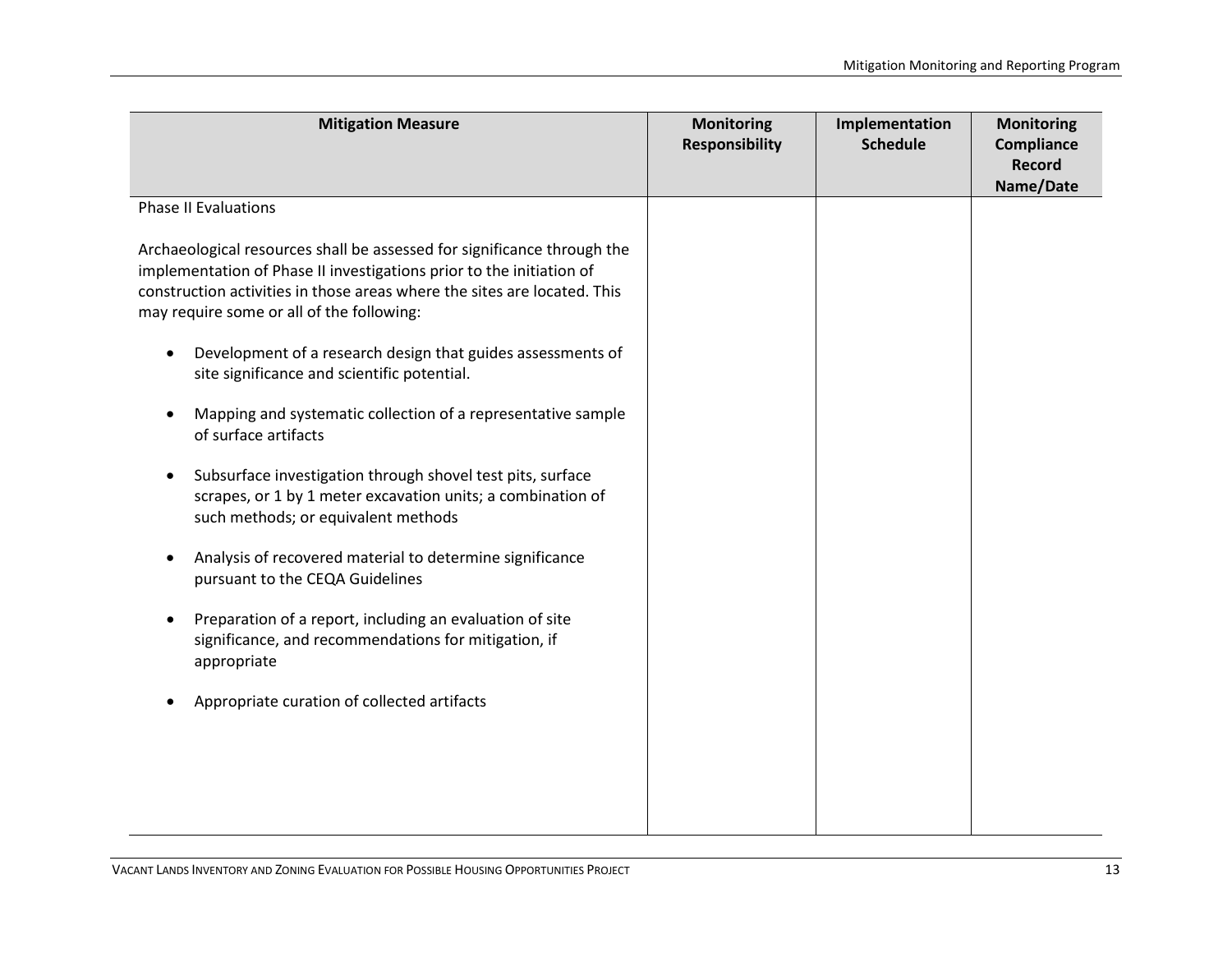| <b>Mitigation Measure</b>                                                                                                                                                                                                                                                                                                                                                                                                                                                                                                                                                                                                                                                                             | <b>Monitoring</b><br><b>Responsibility</b> | Implementation<br><b>Schedule</b> | <b>Monitoring</b><br>Compliance<br><b>Record</b><br>Name/Date |
|-------------------------------------------------------------------------------------------------------------------------------------------------------------------------------------------------------------------------------------------------------------------------------------------------------------------------------------------------------------------------------------------------------------------------------------------------------------------------------------------------------------------------------------------------------------------------------------------------------------------------------------------------------------------------------------------------------|--------------------------------------------|-----------------------------------|---------------------------------------------------------------|
| Phase III Mitigation                                                                                                                                                                                                                                                                                                                                                                                                                                                                                                                                                                                                                                                                                  |                                            |                                   |                                                               |
| A Phase III data recovery effort, in accordance with CEQA<br>Guidelines, shall be implemented by the City of Bishop for<br>those sites determined to be significant through Phase II testing<br>and evaluation. The City shall ensure that data recovery<br>conducted to the level that reduces impacts to below the level<br>of significance has been completed prior to project<br>implementation for any area containing a site determined to be<br>significant and for which it can be demonstrated that<br>consequential scientific information can be recovered. The<br>Phase III data recovery program shall include:<br>Development of a comprehensive research design to answer<br>$\bullet$ |                                            |                                   |                                                               |
| questions addressed during the Phase II on a broader regional<br>level and to provide a procedural framework for the collection<br>of data at sites determined to be significant                                                                                                                                                                                                                                                                                                                                                                                                                                                                                                                      |                                            |                                   |                                                               |
| Mapping and systematic collection of surface artifacts, possibly<br>$\bullet$<br>complete data recovered depending on site size                                                                                                                                                                                                                                                                                                                                                                                                                                                                                                                                                                       |                                            |                                   |                                                               |
| Subsurface investigation through methods, such as controlled<br>$\bullet$<br>hand-excavation units, machine excavations, deep testing, or a<br>combination of methods. When applicable, other techniques,<br>such as geophysical testing methods, may also be used                                                                                                                                                                                                                                                                                                                                                                                                                                    |                                            |                                   |                                                               |
| Analysis of recovered material through visual inspection and<br>$\bullet$<br>chemical analysis when applicable                                                                                                                                                                                                                                                                                                                                                                                                                                                                                                                                                                                        |                                            |                                   |                                                               |
| Preparation of a report                                                                                                                                                                                                                                                                                                                                                                                                                                                                                                                                                                                                                                                                               |                                            |                                   |                                                               |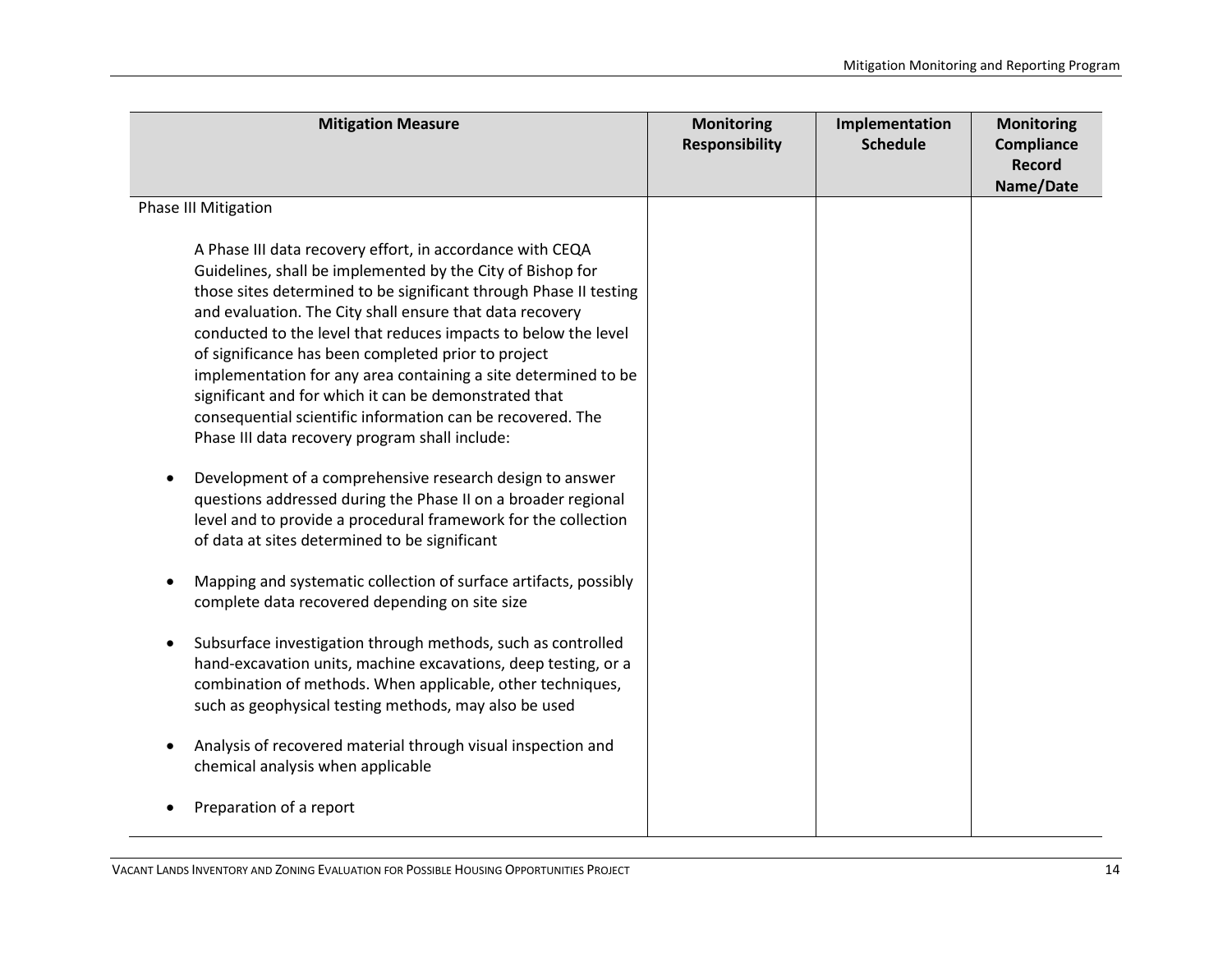| <b>Mitigation Measure</b>                                                                                                                                                                                                                                                                                                                                                                                                                                                                                                                                                                                                                                                                                                                                                                                                                                                                                                                                                                                                                                                                                                                                                                                                                                                                                                                                                                                                                                                                       | <b>Monitoring</b><br><b>Responsibility</b> | Implementation<br><b>Schedule</b> | <b>Monitoring</b><br>Compliance<br><b>Record</b><br>Name/Date |
|-------------------------------------------------------------------------------------------------------------------------------------------------------------------------------------------------------------------------------------------------------------------------------------------------------------------------------------------------------------------------------------------------------------------------------------------------------------------------------------------------------------------------------------------------------------------------------------------------------------------------------------------------------------------------------------------------------------------------------------------------------------------------------------------------------------------------------------------------------------------------------------------------------------------------------------------------------------------------------------------------------------------------------------------------------------------------------------------------------------------------------------------------------------------------------------------------------------------------------------------------------------------------------------------------------------------------------------------------------------------------------------------------------------------------------------------------------------------------------------------------|--------------------------------------------|-----------------------------------|---------------------------------------------------------------|
| Appropriate curation of collected artifacts<br>$\bullet$<br>Historic (Built Environment) Resources<br>Historic (built environment) resources are typically structures and<br>properties that make up the historically built environment. Most<br>frequently, these include buildings constructed during the historic<br>period, but historic resources may also include cultural landscapes,<br>objects, places, or linear features such as roads or walls. In general, a<br>property must be at least 50 years of age to be considered for an<br>assessment of significance. There are exceptions for properties that are<br>less than 50 years of age that are of exceptional significance.<br>Phase I Investigation and Evaluation<br>Phase I investigations of historic resources include both an inventory<br>and significance evaluation of the resources. The purpose of this<br>investigation is to analyze and present the data relevant for<br>determining if the resource is a significant historical resource per CEQA<br>Guidelines Section 15064.5 (a)(3)(A-D), including a careful evaluation of<br>the seven aspects of integrity. Phase I investigations of historic<br>resources include historical research, an inspection of the property, and<br>an evaluation of the presence of significant historic resources. Historical<br>research includes review of all appropriate documents, including site<br>records, maps, and other appropriate archival materials including |                                            |                                   |                                                               |
| pertinent grantor-grantee land ownership title record data for the<br>period of historical significance.                                                                                                                                                                                                                                                                                                                                                                                                                                                                                                                                                                                                                                                                                                                                                                                                                                                                                                                                                                                                                                                                                                                                                                                                                                                                                                                                                                                        |                                            |                                   |                                                               |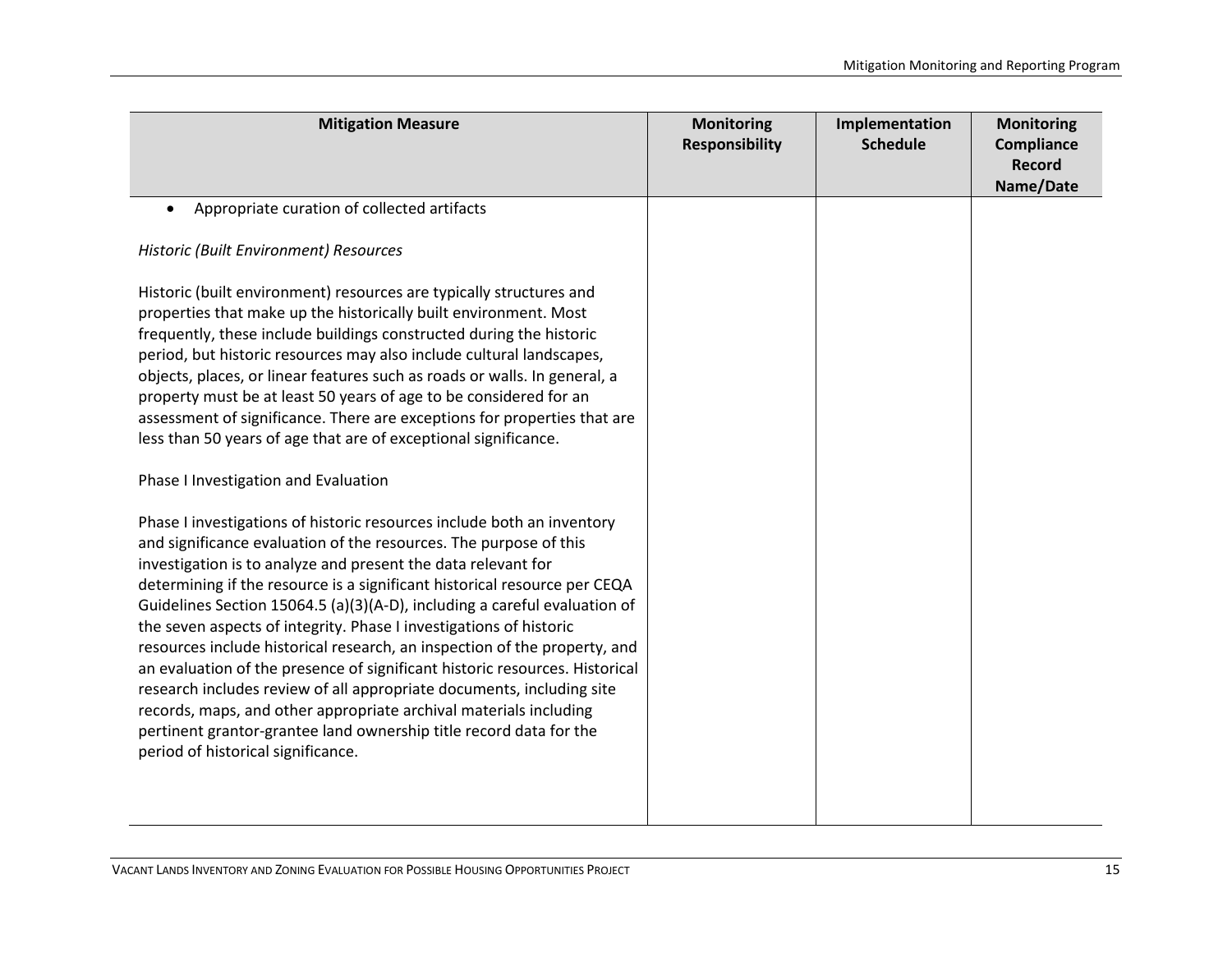| <b>Mitigation Measure</b>                                                                                                                                                                                                                                                                                                                                                                                                                                                                                                                                              | <b>Monitoring</b><br><b>Responsibility</b> | Implementation<br><b>Schedule</b> | <b>Monitoring</b><br>Compliance<br><b>Record</b><br>Name/Date |
|------------------------------------------------------------------------------------------------------------------------------------------------------------------------------------------------------------------------------------------------------------------------------------------------------------------------------------------------------------------------------------------------------------------------------------------------------------------------------------------------------------------------------------------------------------------------|--------------------------------------------|-----------------------------------|---------------------------------------------------------------|
| Phase II Impact Assessment                                                                                                                                                                                                                                                                                                                                                                                                                                                                                                                                             |                                            |                                   |                                                               |
| If the Phase I work results in the identification of significant historic<br>resources, then a Phase II investigation is conducted to assess the<br>impacts of the proposed project and formulate appropriate mitigation<br>measures. Avoidance and preservation in place is always the preferred<br>mitigation. Mitigation measures may include, but are not limited to,<br>preservation in place, restoration, rehabilitation, reconstruction,<br>relocation, and documentation through drawings, plans, and<br>photographs.                                         |                                            |                                   |                                                               |
| <b>Phase III Mitigation</b>                                                                                                                                                                                                                                                                                                                                                                                                                                                                                                                                            |                                            |                                   |                                                               |
| Phase III work for historic resources which are not completely<br>avoided involves carrying out the mitigation proposed under Phase<br>II. Phase III historic resource reports document the mitigation<br>measures that were carried out and include the documentation<br>produced.                                                                                                                                                                                                                                                                                    |                                            |                                   |                                                               |
| CEQA recognizes that a project that follows the Secretary<br>$\bullet$<br>of the Interior's Standards for the Treatment of Historic<br>Properties with Guidelines for Preserving, Rehabilitating,<br>Restoring, and Reconstructing Historic Buildings or the<br>Secretary of the Interior's Standards for Rehabilitation and<br>Guidelines for Rehabilitating Historic Buildings (1995),<br>Weeks and Grimmer, shall be considered as mitigated to a<br>level of less than a significant impact on the historical<br>resource (CEQA Guidelines Section 15064.5(b)(3)). |                                            |                                   |                                                               |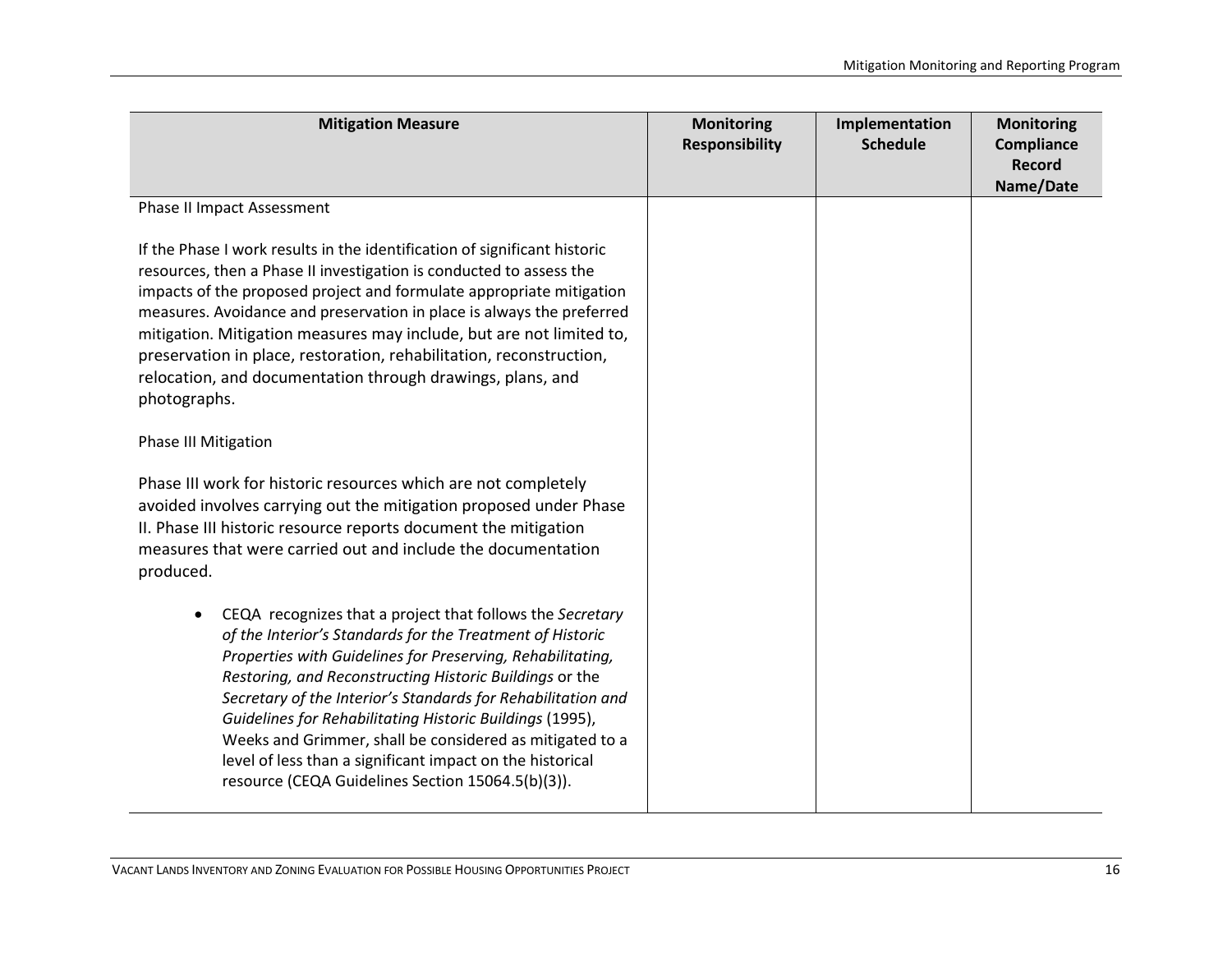| <b>Mitigation Measure</b>                                                                                                                                                                                                                                                                                                                                                                                                                                                                                                                                                                                                                                                                                                                                                                                                                                                                                                                                                                                   | <b>Monitoring</b><br><b>Responsibility</b>                              | Implementation<br><b>Schedule</b> | <b>Monitoring</b><br>Compliance<br><b>Record</b><br>Name/Date |
|-------------------------------------------------------------------------------------------------------------------------------------------------------------------------------------------------------------------------------------------------------------------------------------------------------------------------------------------------------------------------------------------------------------------------------------------------------------------------------------------------------------------------------------------------------------------------------------------------------------------------------------------------------------------------------------------------------------------------------------------------------------------------------------------------------------------------------------------------------------------------------------------------------------------------------------------------------------------------------------------------------------|-------------------------------------------------------------------------|-----------------------------------|---------------------------------------------------------------|
| Relocation of an historical resource may constitute an<br>$\bullet$<br>adverse impact to the resource. However, in situations<br>where relocation is the only feasible alternative to<br>demolition, relocation may mitigate below a level of<br>significance provided that the new location is compatible<br>with the original character and use of the historical<br>resource and the resource retains its eligibility for listing on<br>the California Register (14 CCR $\S$ 4852(d)(1)).<br>In most cases the use of drawings, photographs, and/or<br>$\bullet$<br>displays does not mitigate the physical impact on the<br>environment caused by demolition or destruction of an<br>historical resource (14 CCR § 15126.4(b)). However, CEQA<br>requires that all feasible mitigation be undertaken even if it<br>does not mitigate below a level of significance. In this<br>context, recordation serves a legitimate archival purpose.<br>The level of documentation required as a mitigation should |                                                                         |                                   |                                                               |
| be proportionate with the level of significance of the<br>resource.                                                                                                                                                                                                                                                                                                                                                                                                                                                                                                                                                                                                                                                                                                                                                                                                                                                                                                                                         |                                                                         |                                   |                                                               |
| CUL-3: Human Remains. The discovery of human remains is always a<br>possibility during a project. If such an event did occur, the specific<br>procedures outlined by the NAHC, in accordance with Section 7050.5 of<br>the California Health and Safety Code and Section 5097.98 of the Public<br>Resources Code, must be followed:<br>1. All excavation activities within 60 feet of the remains will<br>immediately stop, and the area will be protected with flagging<br>or by posting a monitor or construction worker to ensure that<br>no additional disturbance occurs.                                                                                                                                                                                                                                                                                                                                                                                                                              | City of Bishop<br>Planning<br>Department; Bishop<br><b>City Coroner</b> | Immediately upon<br>discovery     |                                                               |
| 2. The project owner or their authorized representative will<br>contact the Bishop City Coroner.                                                                                                                                                                                                                                                                                                                                                                                                                                                                                                                                                                                                                                                                                                                                                                                                                                                                                                            |                                                                         |                                   |                                                               |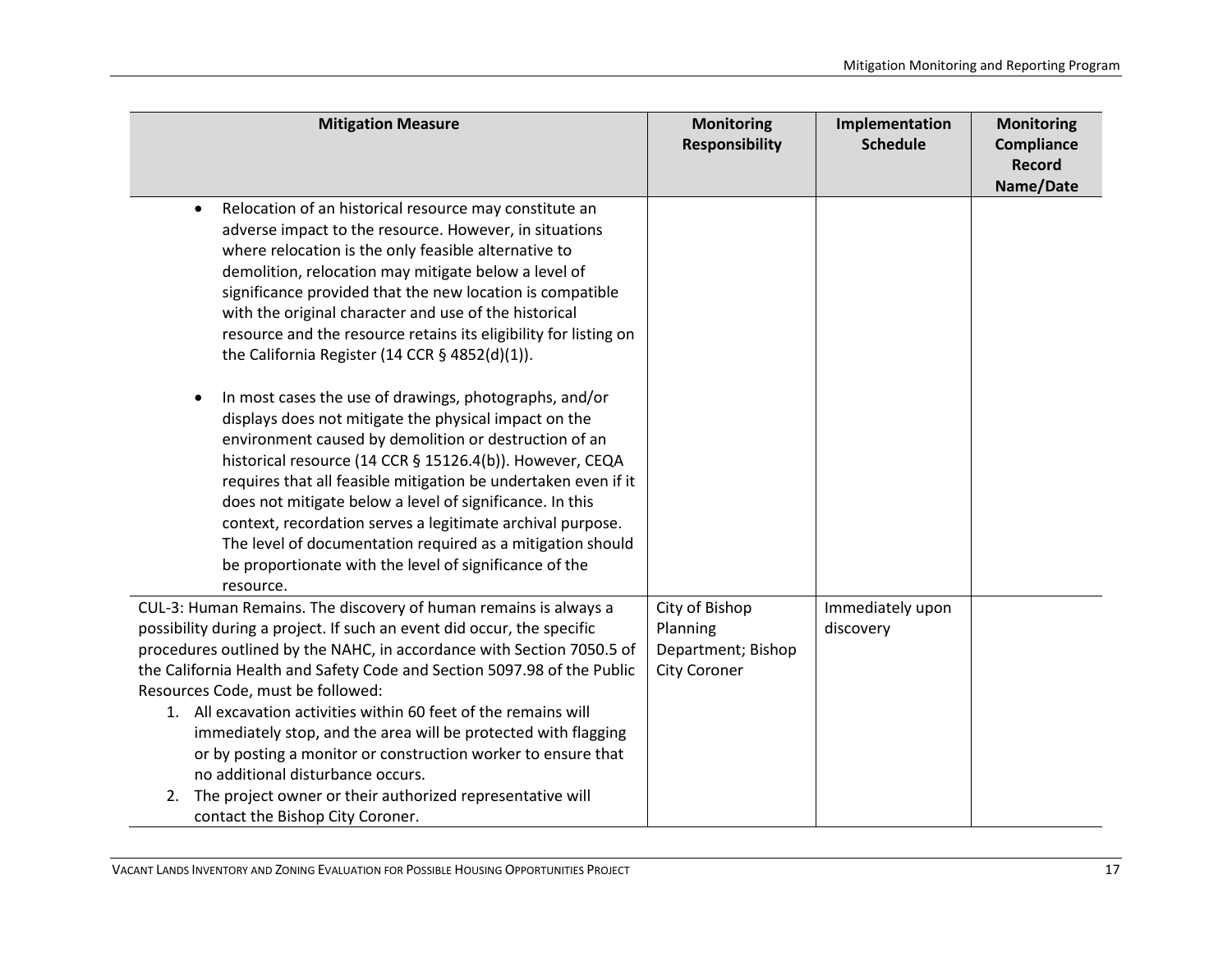| <b>Mitigation Measure</b>                                                                                                                                                                                                                                                                                                                                                                                                                                                                                                                                                                                                                                                                                                                                                                                                                                                                                                             | <b>Monitoring</b><br><b>Responsibility</b>                                                                          | Implementation<br><b>Schedule</b>                           | <b>Monitoring</b><br>Compliance<br><b>Record</b><br>Name/Date |
|---------------------------------------------------------------------------------------------------------------------------------------------------------------------------------------------------------------------------------------------------------------------------------------------------------------------------------------------------------------------------------------------------------------------------------------------------------------------------------------------------------------------------------------------------------------------------------------------------------------------------------------------------------------------------------------------------------------------------------------------------------------------------------------------------------------------------------------------------------------------------------------------------------------------------------------|---------------------------------------------------------------------------------------------------------------------|-------------------------------------------------------------|---------------------------------------------------------------|
| 3. The coroner will have two working days to examine the remains<br>after being notified in accordance with HSC 7050.5. If the<br>coroner determines that the remains are Native American and<br>are not subject to the coroner's authority, the coroner will<br>notify NAHC of the discovery within 24 hours.<br>NAHC will immediately notify the Most Likely Descendant<br>4.<br>(MLD), who will have 48 hours after being granted access to the<br>location of the remains to inspect them and make<br>recommendations for their treatment. Work will be suspended<br>in the area of the find until the County approves the proposed<br>treatment of human remains                                                                                                                                                                                                                                                                 |                                                                                                                     |                                                             |                                                               |
| <b>Geology and Soils</b>                                                                                                                                                                                                                                                                                                                                                                                                                                                                                                                                                                                                                                                                                                                                                                                                                                                                                                              |                                                                                                                     |                                                             |                                                               |
| GEO-1: Site-Specific Geotechnical Investigation. Prior to issuance of a<br>grading permit for development within in the project area, a<br>geotechnical firm with local expertise in geotechnical investigation shall<br>prepare a site-specific geotechnical report. The report shall be prepared<br>by a California-licensed geotechnical engineer or engineering geologist<br>and be submitted to the City building department for approval prior to<br>the issuance of a grading permit. This report shall be based on data<br>collected from subsurface exploration, laboratory testing of samples of<br>surface mapping, and address the potential for surface fault rupture,<br>ground shaking, slope failure, expansive soils, and unstable cut or fill<br>slopes and make recommendations based on those findings. The<br>developer shall implement recommendations identified in the site-<br>specific geotechnical report. | City of Bishop<br>Planning<br>Department; CA<br>Licensed<br>Geotechnical<br>Engineer or<br>Engineering<br>Geologist | Prior to issuance of<br>a grading Permit<br>for all parcels |                                                               |
| GEO-2: Avoid and Minimize Impacts to Paleontological Resources. In<br>the event a paleontological or other geologically sensitive resource<br>(such as fossils or fossil formations) are identified during any phase of<br>project construction, all excavations within 100 feet of the find shall be<br>temporarily halted until the find is examined by a qualified                                                                                                                                                                                                                                                                                                                                                                                                                                                                                                                                                                 | City of Bishop<br>Planning<br>Department;<br>Construction                                                           | Immediately upon<br>discovery                               |                                                               |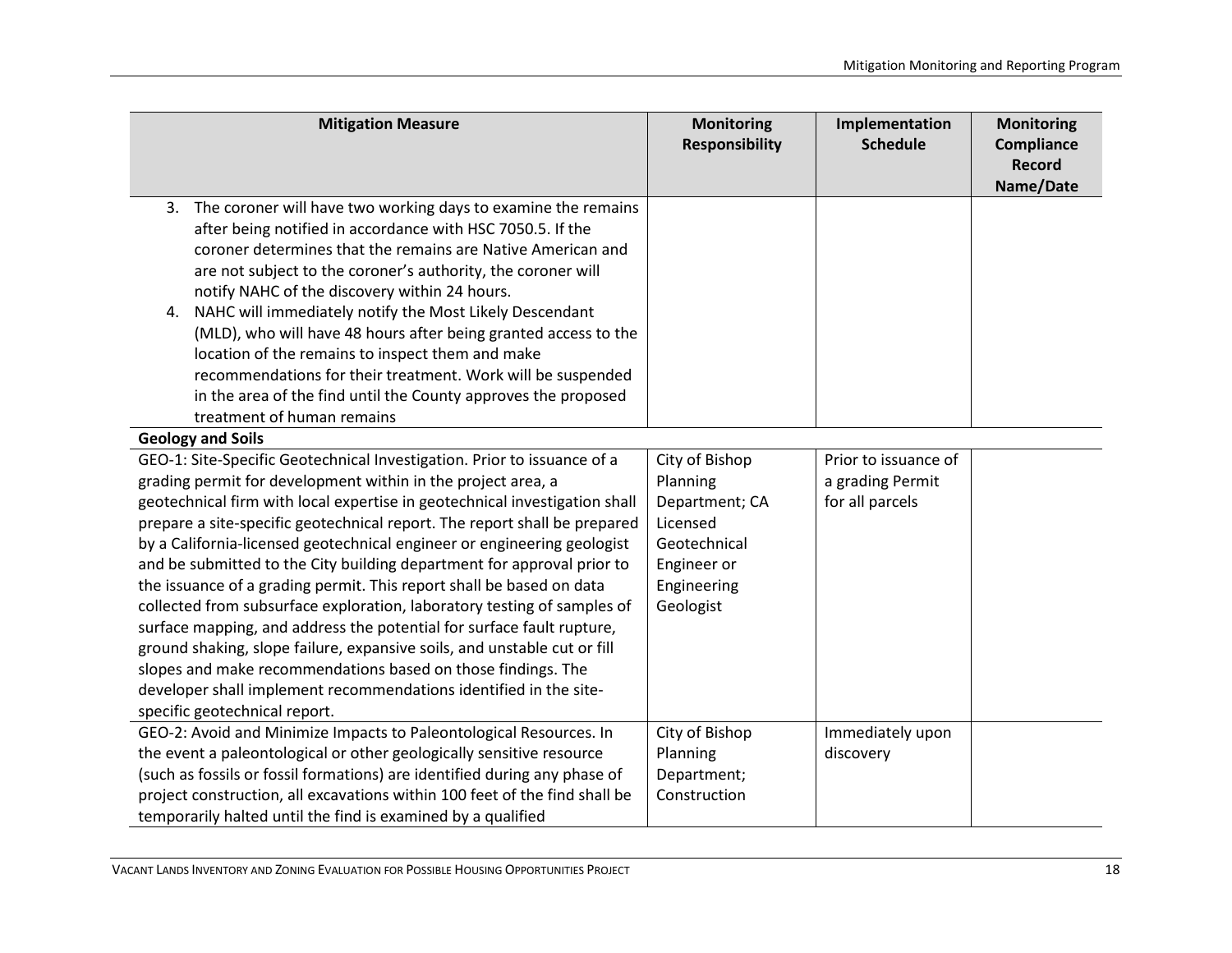| <b>Mitigation Measure</b>                                                                                                                                                                                                                                                                                                                                                                                                                                                                                                                                                                                                                                                                                                                                                                                                                                                                                                                                                                                                                                                                                                                                                                                                                                                                                                                                                                                         | <b>Monitoring</b><br><b>Responsibility</b>                              | Implementation<br><b>Schedule</b>               | <b>Monitoring</b><br>Compliance<br><b>Record</b><br>Name/Date |
|-------------------------------------------------------------------------------------------------------------------------------------------------------------------------------------------------------------------------------------------------------------------------------------------------------------------------------------------------------------------------------------------------------------------------------------------------------------------------------------------------------------------------------------------------------------------------------------------------------------------------------------------------------------------------------------------------------------------------------------------------------------------------------------------------------------------------------------------------------------------------------------------------------------------------------------------------------------------------------------------------------------------------------------------------------------------------------------------------------------------------------------------------------------------------------------------------------------------------------------------------------------------------------------------------------------------------------------------------------------------------------------------------------------------|-------------------------------------------------------------------------|-------------------------------------------------|---------------------------------------------------------------|
| paleontologist, in accordance with Society of Vertebrate Paleontology<br>standards. The paleontologist shall notify the appropriate<br>representative at the City of Bishop who shall coordinate with the<br>paleontologist as to any necessary investigation of the find. If the find is<br>determined to be significant under CEQA, the City shall implement<br>those measures which may include avoidance, preservation in place, or<br>other appropriate measures, as outlined in Public Resources Code                                                                                                                                                                                                                                                                                                                                                                                                                                                                                                                                                                                                                                                                                                                                                                                                                                                                                                       | Contractor; Qualified<br>Paleontologist                                 |                                                 |                                                               |
| Section 21083.2.<br><b>Hydrology and Water Quality</b>                                                                                                                                                                                                                                                                                                                                                                                                                                                                                                                                                                                                                                                                                                                                                                                                                                                                                                                                                                                                                                                                                                                                                                                                                                                                                                                                                            |                                                                         |                                                 |                                                               |
| HYD-1: Stormwater Quality Protection The project applicant shall file an<br>NOI to comply with the Construction General Permit with the Lahontan<br>RWQCB prior to each phase of construction. Individual SWPPPs shall be<br>prepared for each NOI and shall detail the treatment measures and<br>BMPs to control pollutants that shall be implemented and complied<br>with during the construction and post-construction phases of the<br>project. The SWPPPs are subject to approval by the Lahontan RWQCB,<br>which makes the final determination on which BMPs are required for<br>the project. The construction contracts for each project phase shall<br>include the requirement to implement the BMPs in accordance with the<br>SWPPPs, and proper implementation of the specified BMPs is subject to<br>inspection by the Lahontan RWQCB staff. Example BMPs may include<br>practices such as: designation of restricted-entry zones, sediment<br>tracking control measures (e.g., crushed stone or riffle metal plate at<br>construction entrance), truck washdown areas, diversion of runoff away<br>from disturbed areas, protective measures for sensitive areas, outlet<br>protection, provision mulching for soil stabilization during construction,<br>and provision for revegetation upon completion of construction within<br>a given area. The SWPPPs will also prescribe treatment measures to | City of Bishop<br>Planning<br>Department;<br>Construction<br>Contractor | Prior and post each<br>phase of<br>construction |                                                               |